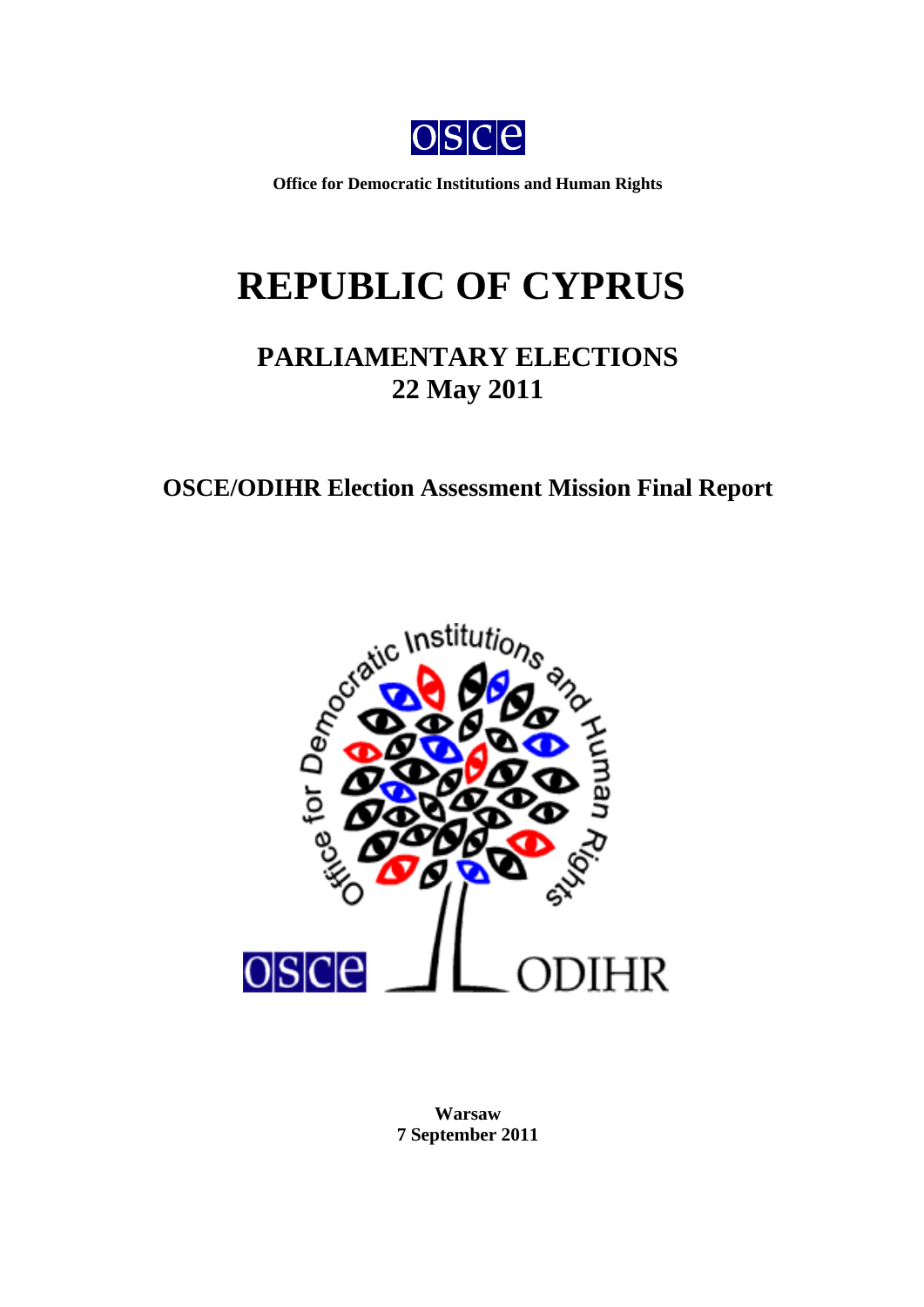# **TABLE OF CONTENTS**

| I.          |  |
|-------------|--|
| П.          |  |
| Ш.          |  |
| IV.         |  |
| $A_{\cdot}$ |  |
| $\bf{B}$    |  |
| $C_{\cdot}$ |  |
| V.          |  |
| VI.         |  |
| VII.        |  |
|             |  |
| IX.         |  |
| X.          |  |
| XI.         |  |
| XII.        |  |
|             |  |
|             |  |
|             |  |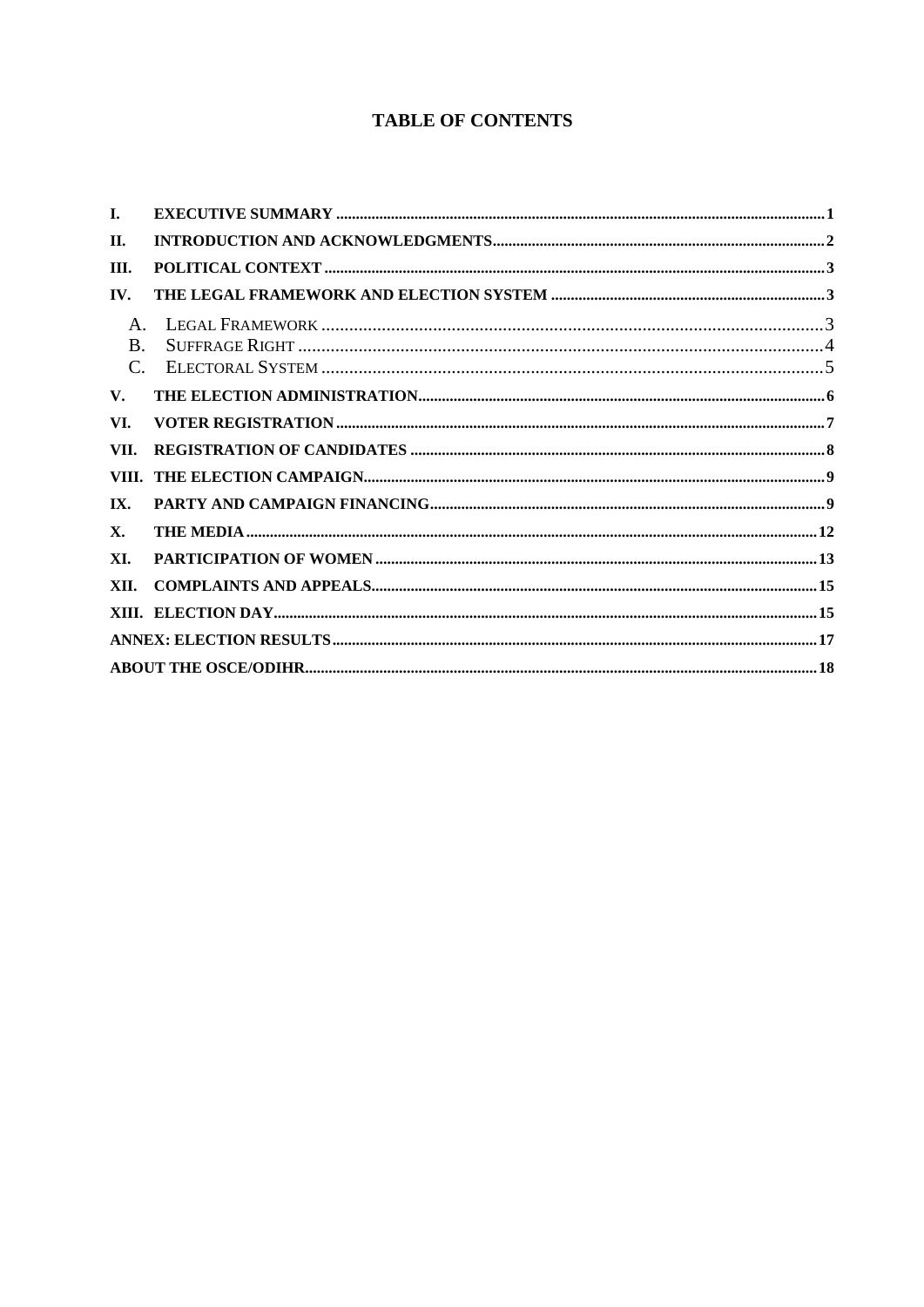#### **REPUBLIC OF CYPRUS PARLIAMENTARY ELECTIONS 22 May 2011**

#### **OSCE/ODIHR Election Assessment Mission Final Report**

#### <span id="page-2-0"></span>**I. EXECUTIVE SUMMARY**

In accordance with OSCE commitments, the Permanent Mission of the Republic of Cyprus to the OSCE invited the OSCE Office for Democratic Institutions and Human Rights (OSCE/ODIHR) to observe the 22 May 2011 elections to the House of Representatives (parliament). Based on the recommendation of a Needs Assessment Mission, the OSCE/ODIHR deployed an Election Assessment Mission (EAM). This was the first time that OSCE/ODIHR has followed an election in Cyprus.

The elections were held to elect 56 members of parliament representing the Greek Cypriot community. In order to represent constitutionally recognized religious groups, three non-voting parliamentary representatives were also elected. The 1960 Constitution created cross-communal institutions, from which the Turkish Cypriot community withdrew in 1964. The 24 parliamentary seats allocated to them have been vacant since then.

The elections took place in an environment characterized by respect for fundamental human rights and freedoms and a high degree of trust in the professionalism and impartiality of the election administration. Election stakeholders generally expressed confidence in the overall process. Voters received ample information about the contestants, which allowed the possibility of voters making informed choices among parties and candidates representing distinct political alternatives. All ten parties and six independent candidates who filed nomination documents were registered for these elections.

The legal framework provides a sound basis for the conduct of democratic elections in accordance with OSCE commitments and international standards. Nevertheless, the process could benefit if some existing inconsistencies within and between various laws were eliminated. The law does not provide for international or domestic non-partisan observation, despite existing OSCE commitments.

OSCE/ODIHR EAM interlocutors expressed a high level of trust and confidence in the impartiality, professionalism, efficiency, and transparency of the election administration, which is composed entirely of civil servants under the overall co-ordination of the Ministry of Interior. The ministry has the overall responsibility for maintaining computerized voter lists, which are revised four times per year. No OSCE/ODIHR EAM interlocutor raised concerns about the accuracy of the voter lists.

The election campaign, which is largely unregulated by the election law, unfolded in a calm atmosphere. All contestants were able to campaign freely and did so using a variety of means, including extensive media advertising. As a consequence of the preferential voting system, individual candidates – rather than parties – ran the most active campaigns.

All OSCE/ODIHR EAM interlocutors welcomed the recent adoption of the political party law, as party financing had been previously largely unregulated. However, the party and campaign financing provisions are not sufficiently detailed, and the new reporting requirements and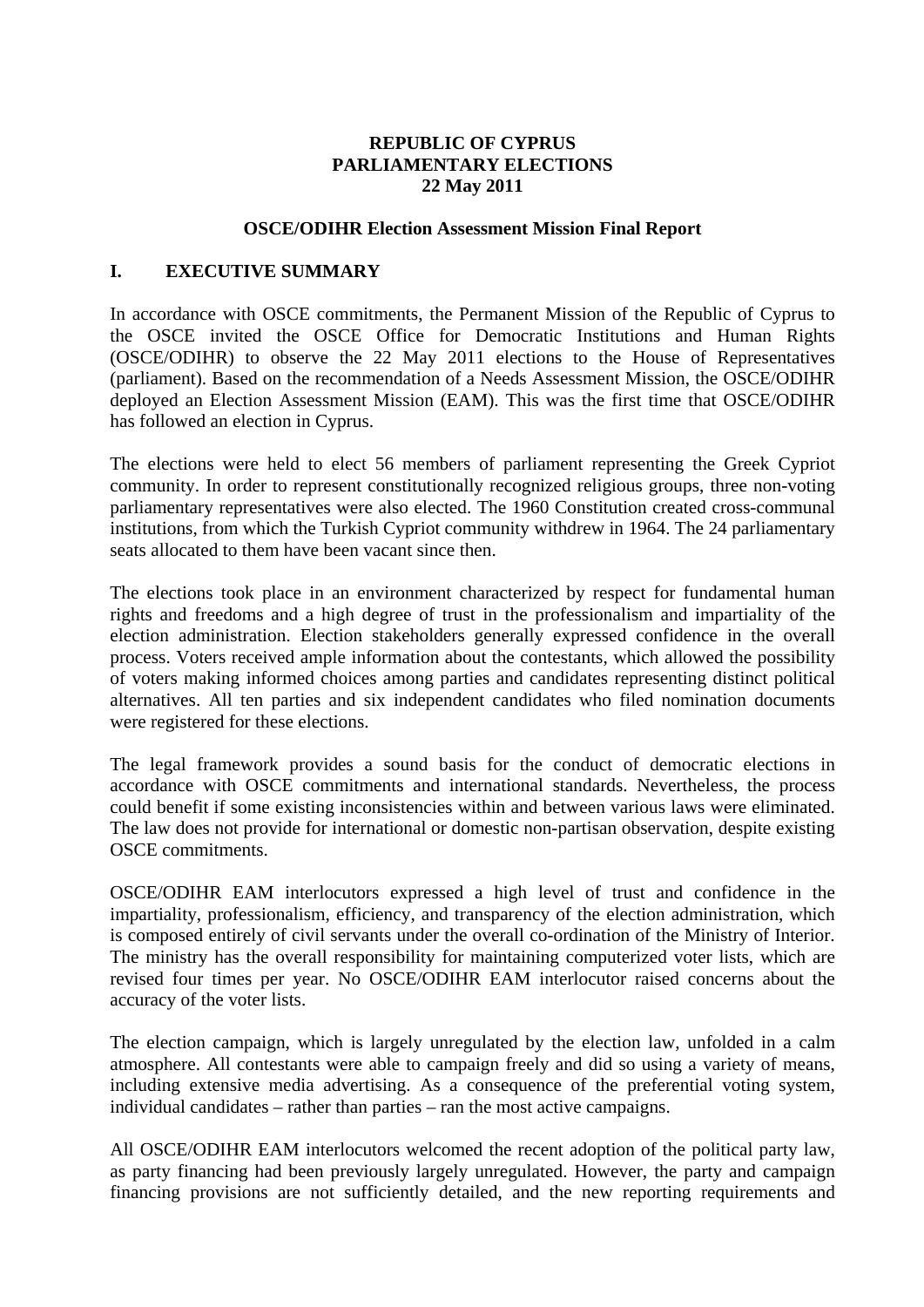enforcement mechanisms may not be sufficient to ensure full transparency in disclosing campaign donations and expenditures and to sanction possible violations of the law.

The media environment is diverse and provided voters access to a variety of opinions during the election campaign, including through numerous debates. Some smaller parties complained that they were not given equal treatment, despite legal provisions that oblige all broadcasters to treat candidates and parties equally and without discrimination. The broadcast media are strictly regulated, and the Cyprus Broadcasting Authority (CBA) monitors campaign coverage of commercial broadcasters. Its monitoring reports, however, are not published and the campaign coverage of the public Cyprus Broadcasting Corporation does not fall under its regulatory authority.

There are no specific legal instruments to promote the participation of women in political life. Women remain under-represented in public and political life. Female candidates told the OSCE/ODIHR EAM that a number of issues hamper women's participation in elections, and complained about inadequate media attention.

A small number of complaints were filed with the election administration or the courts; mainly on voter registration and on equal media coverage. All electoral appeals are within the jurisdiction of the Electoral Court, whose decisions are final. The legal framework for resolving election disputes is in line with international standards.

In accordance with OSCE/ODIHR methodology, the OSCE/ODIHR EAM did not conduct a comprehensive and systematic observation of election day proceedings. However, mission members visited a limited number of polling stations on election day. Voting and counting in this limited number of polling stations proceeded in a calm, orderly and efficient manner and followed the prescribed procedures. Party representatives were present in all polling stations visited. No problems were seen or reported to the OSCE/ODIHR EAM in the tabulation process at the district level. Preliminary election results were posted on the Ministry of Interior website, broken down by districts and polling stations. Overall voter turnout was 78.7 per cent.

A number of recommendations in this report set out ways in which the electoral process may be further improved. OSCE/ODIHR stands ready to work with the authorities of the Republic of Cyprus to address these recommendations.

## <span id="page-3-0"></span>**II. INTRODUCTION AND ACKNOWLEDGMENTS**

<span id="page-3-2"></span>and international standards for democratic elections, as well as with national legislation. In accordance with OSCE commitments, the Permanent Mission of the Republic of Cyprus to the OSCE invited the OSCE Office for Democratic Institutions and Human Rights (OSCE/ODIHR) to observe the 22 May 2011 parliamentary elections. Following a Needs Assessment Mission undertaken from 2 to 4 March  $2011$  $2011$  $2011$ , the OSCE/ODIHR deployed an Election Assessment Mission (EAM) to Cyprus from 9 to 26 May. The EAM was headed by Ambassador Boris Frlec and consisted of seven experts based in Nicosia and two regional analysts based in Limassol.<sup>[2](#page-3-1)</sup> The OSCE/ODIHR EAM was drawn from eight OSCE participating States. The elections were assessed for their compliance with OSCE commitments

<span id="page-3-1"></span>See OSCE/ODIHR Needs Assessment Mission report at: http://www.osce.org/odihr/76197.

The regional analysts covered the districts of Larnaca, Limassol and Paphos.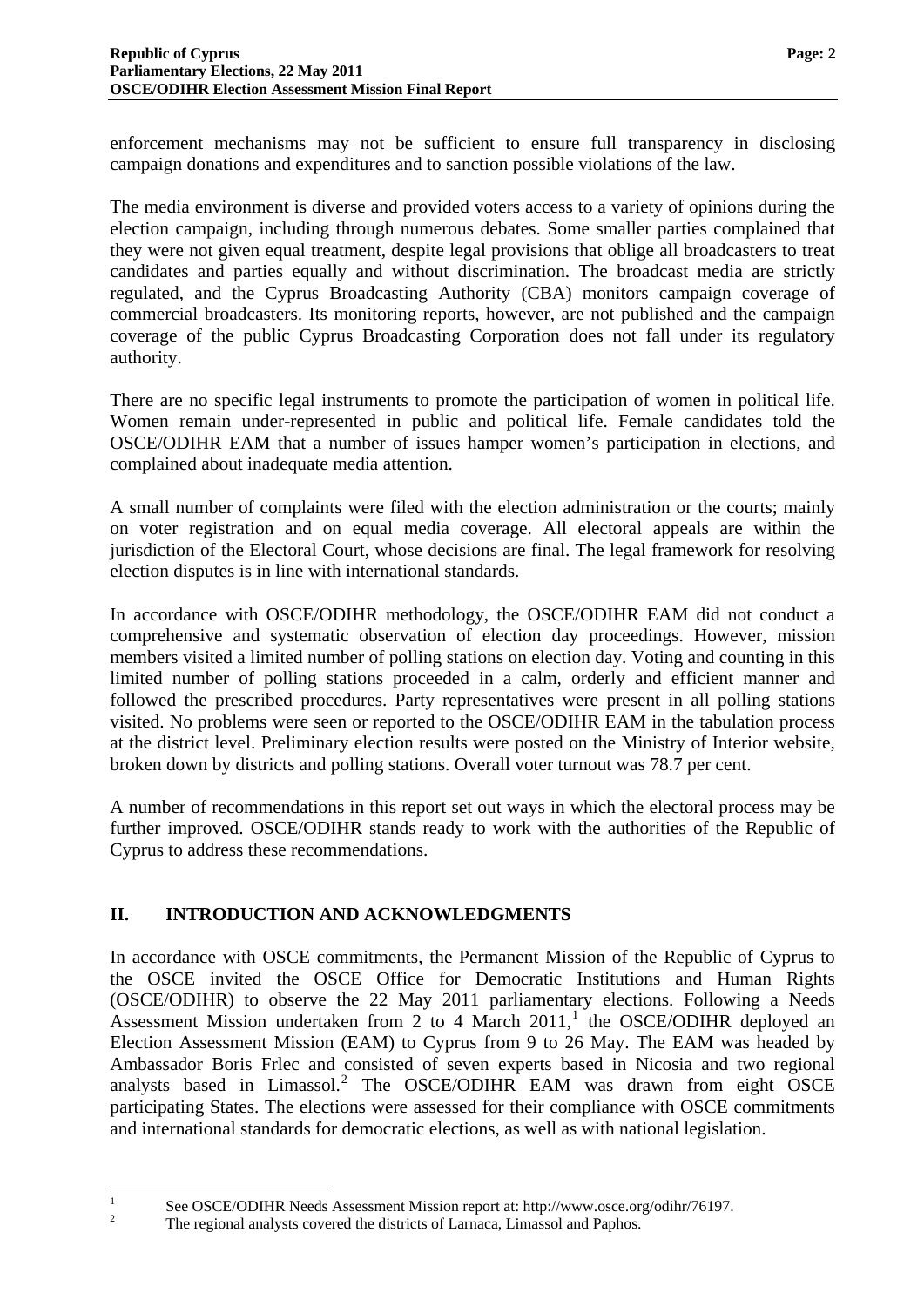The OSCE/ODIHR EAM wishes to thank the Ministry of Foreign Affairs of the Republic of Cyprus, the General Returning Officer and election administration at all levels, as well as other national and local state institutions, political parties, candidates, media representatives and civil society organizations for their co-operation.

#### <span id="page-4-0"></span>**III. POLITICAL CONTEXT**

Under the 1960 Constitution, Cyprus has a presidential system of government with a unicameral legislature that is elected for a term of five years. The president is the head of state and government. The incumbent, President Demetris Christofias from the Progressive Party of Working People (*AKEL*), has been in office since 2008. The House of Representatives (parliament) consists of 80 members,<sup>[3](#page-3-2)</sup> 56 of whom represent thGreek Cypriot community; 24 seats allocated to the Turkish Cypriot community are currently e vacant. Since independence, every person who becomes a citizen of Cyprus must opt to become a member of the Greek community or of the Turkish community. Every person under the age of 21 belongs to the community of his/her father. According to the Constitution, a woman becomes a member of her husband's community by marriage.

Six political parties were represented in the parliament elected in May 2006. *AKEL* and the Democratic Rally (*DISY*) each held 18 seats, having won 31.1 and 30.3 per cent of the vote, respectively. The Democratic Party (*DIKO*) held 11 seats, the Movement for Social Democracy (*EDEK*), 5 seats, the European Party (*Evroko*), 3 seats, and the Ecological and Environmental Movement (Green Party), 1 seat. All parties represented in the parliament put forward candidate lists for the 2011 parliamentary elections.

#### <span id="page-4-1"></span>**IV. THE LEGAL FRAMEWORK AND ELECTION SYSTEM**

#### <span id="page-4-2"></span>**A. LEGAL FRAMEWORK**

The Constitution fully protects the rights necessary for democratic elections, such as the right to freedom of expression, association, and assembly, as well as the right to vote. The rights set out in the European Convention for the Protection of Human Rights and Fundamental Freedoms (ECHR)<sup>[4](#page-4-3)</sup> and the International Covenant for Civil and Political Rights (ICCPR) are directly applicable.<sup>[5](#page-4-4)</sup> Cyprus has also ratified other conventions relevant to the political participation by women, minorities, and persons with disabilities.<sup>[6](#page-4-5)</sup> Since the political crisis of 1964, the right to vote or stand for office is linked to membership of the Greek Cypriot community.[7](#page-4-6)

<span id="page-4-7"></span> $\frac{1}{3}$  The number of seats in parliament was increased in 1985 from the earlier figure of 50 (of which 35 represented the Greek Cypriot community) by Law 124/85, under Art. 62 of the Constitution.

<span id="page-4-3"></span>Including the First Protocol of 1952, which relates to free elections and was approved by Law 28/62. The right of individual petition to the European Court of Human Rights was established in 1989.

<span id="page-4-4"></span>Approved by Law 14/69. The place of treaties and conventions in the legal system was clarified in Decision of the Supreme Court of Cyprus in *Malachou v Armefti* case (1987) 1 CLR 207. 6

<span id="page-4-5"></span>Convention on the Elimination of all Forms of Discrimination against Women (1979), International Convention on the Elimination of Racial Discrimination (1966), the Council of Europe Convention on the Protection of National Minorities (1995), and UN Convention on the Rights of Persons with Disabilities  $(2006).$ 

<span id="page-4-6"></span>This is not consistent with the current jurisprudence of the European Court of Human Rights. See the case of *Sejdic & Finci v Bosnia and Herzegovina* (Applications 27996/06 & 34836/06, 22 December 2009), which rejected exclusion from electoral rights based on ethnicity or race.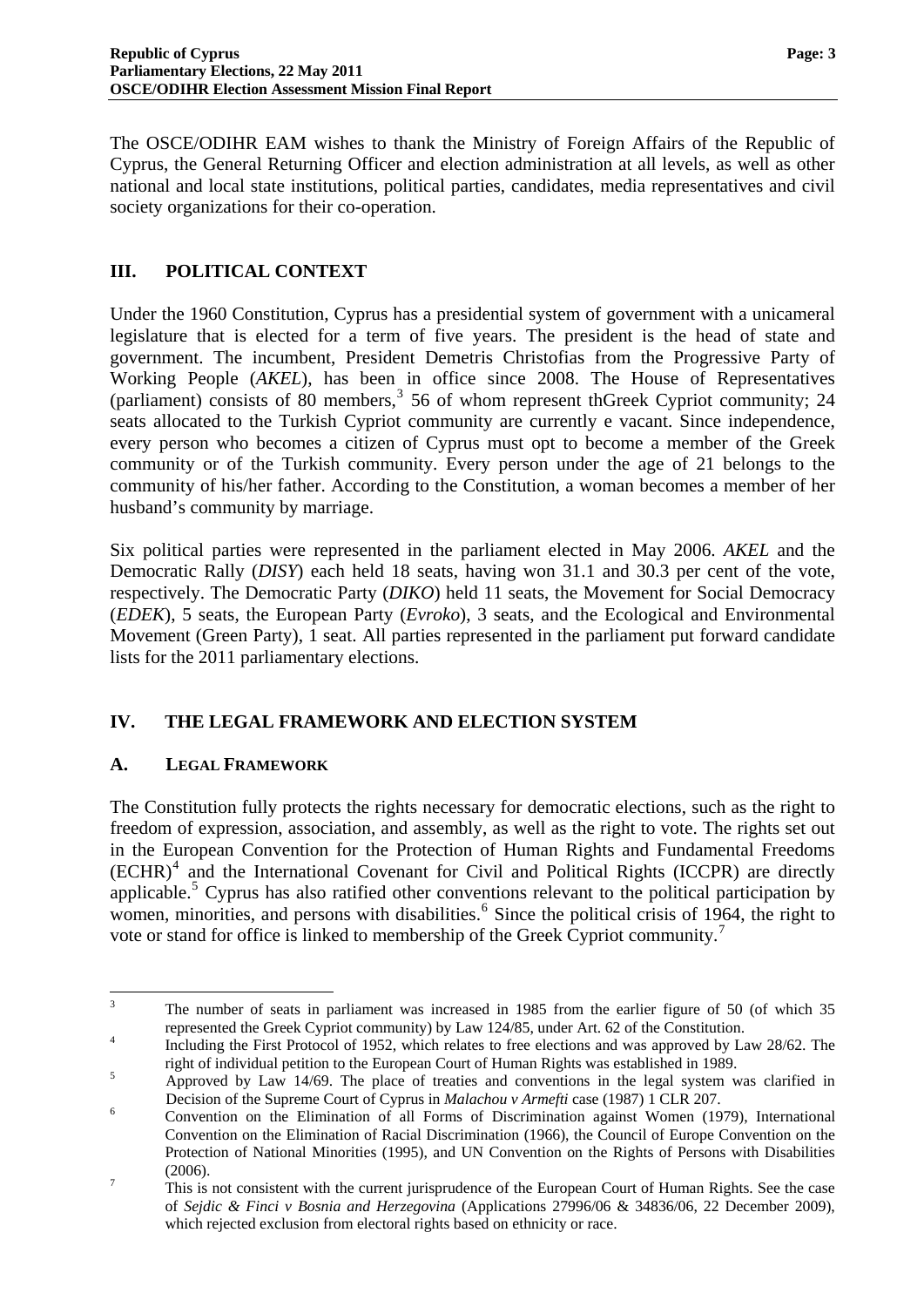The legal framework for elections is contained in the Constitution, the Law on Election of Members to the House of Representatives (hereinafter, election law) and the Civil Registry Law. The recently adopted Law on the Registration and Funding of Political Parties (hereinafter, political party law), the Law on Radio and Television and the Law on the Cyprus Broadcasting Corporation (hereinafter, CyBC law), and other laws and regulations provide additional regulatory legal framework for elections.

In 1964, the Turkish Cypriot community withdrew from the cross-community institutions<sup>[8](#page-4-7)</sup> created by the 1960 Constitution. There is a specific constitutional provision that amendments to any electoral law require a separate majority of each community's members in parliament. Since the withdrawal of the Turkish Cypriot members of the parliament, that special majority has not been attainable. Since then the continued constitutional operation of the Republic of Cyprus has been based on the judgements of its courts and those of the Council of Europe in Strasbourg recognizing the ability of the Cypriot authorities to amend and adapt the laws and Constitution (in ways contrary to the scheme of the 1960 Constitution itself) on the basis of necessity. The courts decided and the European Court of Human Rights recognized that there was an implied power in the law maker, based on the necessity to adapt the constitutional structure to the new circumstances.

The Supreme Constitutional Court and the High Court, as set out in the Constitution and which were supposed to be composed of Greek and Turkish judges, were replaced by a new Supreme Court. That court later recognized its own constitutionality on the basis of necessity. $9$  The elements of the 1960 Constitution relating to personal rights and community protections are not open to amendment.

#### <span id="page-5-0"></span>**B. SUFFRAGE RIGHT**

Voters must be Cypriot citizens of 18 years and older, and resident in the country for six months to be registered in the voter lists. A law was adopted amending the Constitution to lower the voting age to  $18<sup>10</sup>$  $18<sup>10</sup>$  $18<sup>10</sup>$  but the previous age of 21 is still reflected in the election law. Turkish Cypriot residents in the areas under government control can now have their names added to the Greek Cypriot voter list, following a decision of the European Court of Human Rights in 2004.<sup>[11](#page-5-3)</sup> Prisoners have a right to vote, since Cyprus amended its legislation to comply with the ruling of the European Court of Human Rights.[12](#page-5-4) However, the election law does not reflect the 2006 change in the Civil Registry Law to allow prisoners to vote in all elections.

*It is recommended that the sections in the election law regarding voting age and the restrictions on voting by prisoners, which have both been superseded by later laws be amended for reasons of consistency.* 

 $\frac{1}{8}$  The presidency, parliament, government and the judiciary. 9

<span id="page-5-1"></span>Decision of the Supreme Court of Cyprus in *AG v Ibrahim* case (1964) CLR 195.<br>
Law 106(1)/96 to amend the Constitution.<br>
Decision of the Supreme Court of Cyprus in *Ibrahim Aziz v Banyhlia of Cyprus* 

<span id="page-5-2"></span>

<span id="page-5-5"></span><span id="page-5-3"></span><sup>11</sup> Decision of the Supreme Court of Cyprus in *Ibrahim Aziz v Republic of Cyprus* (Application 69949/01, 22.09.2004). Law 2(1)/2006 on Voting Rights of Turkish Cypriot Citizens in the Free Areas implemented this change. In the *Elel* case (Application 39973/07, 14/12/2010), a group of Turkish Cypriots resident in the area outside government control sought to build on the Aziz case and strike down Law 2(1)/2006, so as to compel Cyprus to grant a vote to such people. This application was dismissed by the European Court of Human Rights at the admissibility stage owing to the scope available to states to restrict voting by reference

<span id="page-5-4"></span>to territory of residence, and to the irregular situation in Cyprus.<br><sup>12</sup> The European Court of Human Rights in the case *Hirst v United Kingdom* (Application no. 74025/01, 6.10.2005) ruled that the blanket prohibition on voting by sentenced prisoners was disproportionate and incompatible with the right to participate in elections.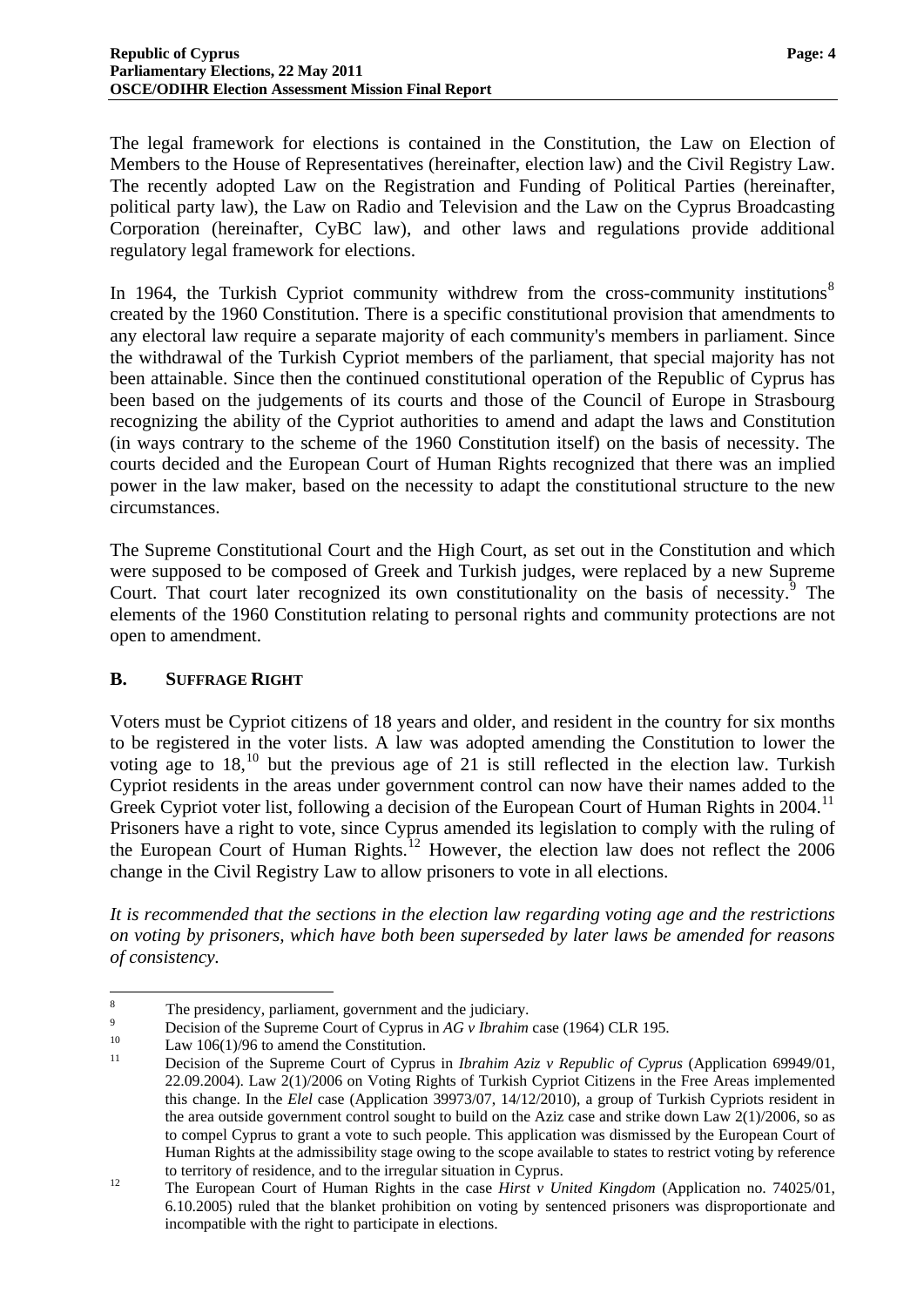The election law provides that parliamentary candidates must be at least 25 years old at the time of registration. Permanent civil servants are not allowed to stand for election.

The right to form political parties is protected by the Constitution. The registrar of political parties under the political party law is the Permanent Secretary of the Ministry of the Interior, who is also appointed as the General Returning Officer. The conditions for registration of political parties are in accordance with international standards.

#### <span id="page-6-0"></span>**C. ELECTORAL SYSTEM**

Voters in six multi-member districts, including areas not under government control, elect 56 members to the parliament. These six electoral districts correspond to the six administrative districts of the country. The number of seats in those districts was recently changed by the reallocation of one seat from Nicosia to Larnaca to maintain equal suffrage. Voters can elect a party list, the list of a coalition of parties or an independent candidate. Voters may also indicate preferences for candidates on a party or coalition list chosen. Each voter has from one to five preference votes depending on the number of mandates allocated to the specific district.<sup>[13](#page-5-5)</sup>

Mandates are distributed on the basis of proportional representation, in a two-step procedure. The first allocation of seats is done at the district level. The threshold for a political party to enter the parliament corresponds to 1/56 of the valid votes cast which represents around 1.8 per cent of the total number of valid votes cast. The electoral quotient for a district is obtained by dividing the number of valid votes by the number of seats of the district. In each of the six districts, a party receives the number of seats corresponding to its number of valid votes divided by the electoral quotient. The party leader is automatically elected in case the party gets at least one seat.<sup>[14](#page-6-1)</sup> The other candidates are elected according to the number of preferential votes they received.

The second step of seat allocation is done at the national level, where a new electoral quotient is determined by dividing the total number of remaining votes by the number of remaining seats. This quotient is applied to the number of remaining votes of each party at the national level to determine the number of seats it will receive. The seats will be allocated in the constituencies where the party has the highest number of remaining votes, provided that there is a remaining seat in the constituency. In case when at the end of distribution the seat is not available in a given constituency, the candidate with the most votes in another constituency gets the seat. The second step of allocation of seats is completed by allocating any remaining seats to the parties with the highest number of remaining votes.<sup>[15](#page-6-2)</sup>

Three constitutionally recognized religious groups (Maronite, Armenian and Latin), have one seat each reserved in parliament. Religious groups' representatives are elected on the basis of one nationwide constituency. Voters belonging to these groups can vote twice; once at the general election for the Greek Cypriot seats and once for the special religious group seats. The

 $13$ 13 For every four seats of a district the voter has one preferential vote. Voters in the three member district of Kyrenia, for example, have only one preferential vote. The reduction of mandates allocated to Nicosia district from 21 to 20 thus meant that voters in that district had five preferential votes, rather than six as in the last elections.<br>The party leader is designated by the political party when it submits its candidate lists. In the 2011

<span id="page-6-3"></span><span id="page-6-1"></span>parliamentary elections, only the Green Party chose not to designate a party leader.<br>This only applies to parties that received more than one seat in the first distribution.

<span id="page-6-2"></span>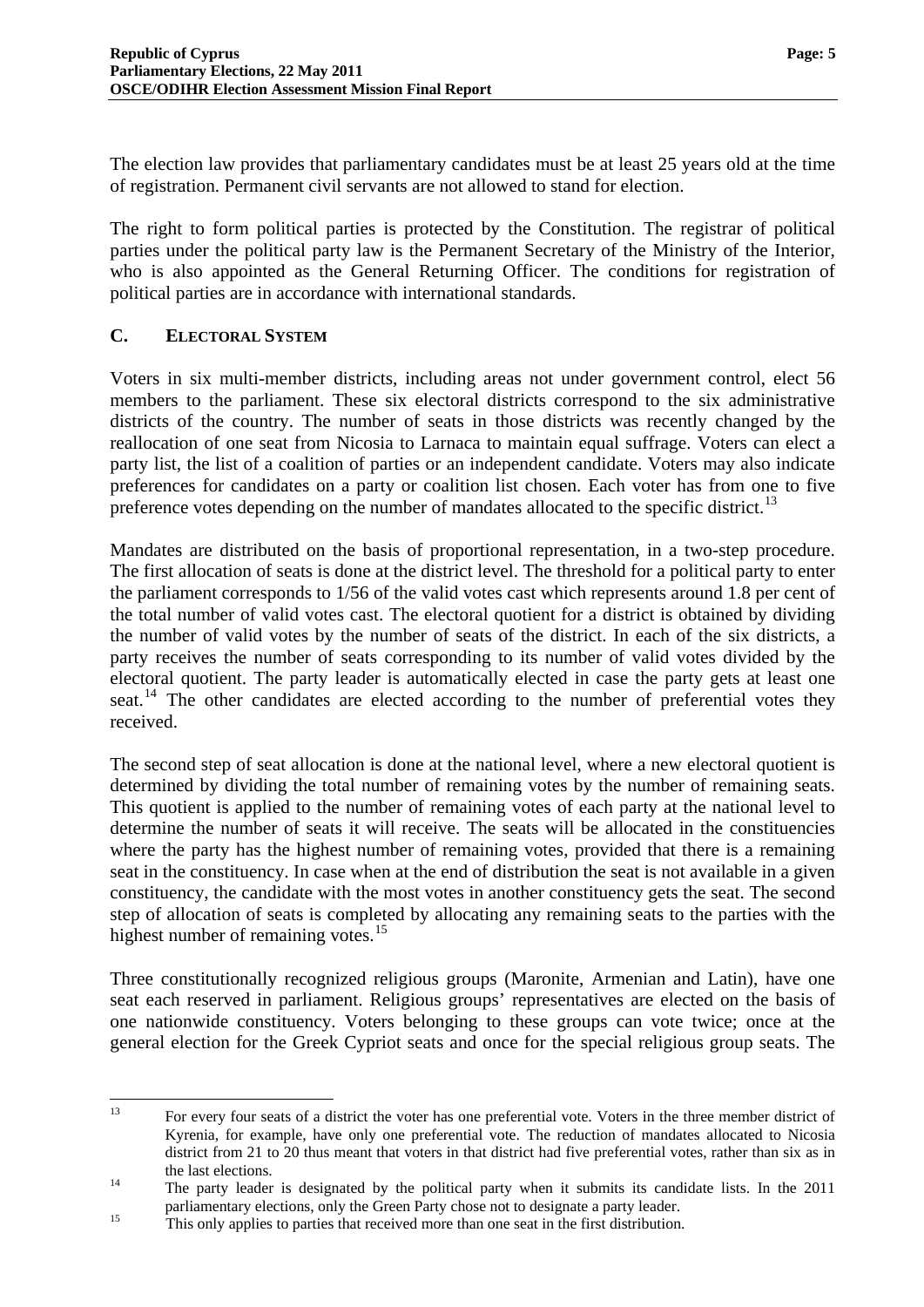representatives of the three religious groups have no voting rights in the parliament and may take the floor only on issues concerning their religious groups.

#### <span id="page-7-0"></span>**V. THE ELECTION ADMINISTRATION**

The Ministry of Interior co-ordinates the organization of parliamentary elections. Following the decree announcing the election date, the Minister of Interior appoints the Permanent Secretary of the Ministry as General Returning Officer, who is responsible for the administration of the elections. The Central Electoral Office<sup>[16](#page-6-3)</sup> functions permanently at the ministry to support the General Returning Officer.

The second level of the election administration reflects the administrative division of the country. The District Officers, who are senior civil servants, serve as District Returning Officers. They are responsible for the establishment of the polling stations in their district and for the appointment of a presiding officer and up to six assistants for each polling station.

For the 22 May elections, 1,186 polling stations were established in the government-controlled areas in the Republic and at [17](#page-7-1) polling stations abroad.<sup>17</sup> A minimum of 30 registered voters is necessary to establish a polling station. Although the law does not provide for a maximum number of voters, the biggest polling stations in urban areas served around 500–600 registered voters.

The legislation provides for the establishment of polling stations abroad if a minimum of 30 voters apply to register in the voter lists of each out-of-country polling station. For the 22 May elections, out-of-country voters had to apply through the internet to the General Returning Officer by 18 April. A voter has to be registered in the permanent voter list to be included on the out-of-country voter list. The total number of voters registered abroad was 9,311 for all six districts.<sup>[18](#page-7-2)</sup>

at least one other person. The election law does not provide for the establishment of polling stations in hospitals, retirement homes or for mobile voting, which limits the right of elderly, bedridden and disabled voters.<sup>[19](#page-7-3)</sup> District Returning Officers were asked to ensure that the polling stations where disabled voters had to vote were accessible or equipped with special ramps. Additionally, disabled voters may ask the presiding officer to assist him/her in the exercise of his right to vote in accordance with the wish he has expressed. Such a request should be made in the presence of

*It is recommended to facilitate the participation of elderly, bedridden and voters with disabilities in the electoral process and ensure the possibility to cast their vote in secrecy in line with international standards.* 

<span id="page-7-4"></span>Current or retired civil servants or local authority employees serve as presiding officers and assistants at polling stations. Presiding officers were chosen from among senior civil servants; previous election experience and work performance are criteria for appointing polling station staff. Poll workers may not be related to or affiliated with a candidate. Presiding officers and

<span id="page-7-1"></span> $16$ 

<sup>&</sup>lt;sup>16</sup><br>The office has three permanent staff and one temporary staff, who is employed for the election period.<br>For these elections, 11 polling stations were established in Greece, and 6 in the United Kingdom.<br>Of these, 6,188

<span id="page-7-3"></span><span id="page-7-2"></span>

See the Charter of Fundamental Rights of the European Union article 21 and 39, numerous provisions of CRPD including article 29, ICCPR article 25(b), Copenhagen Document paragraph 7.4.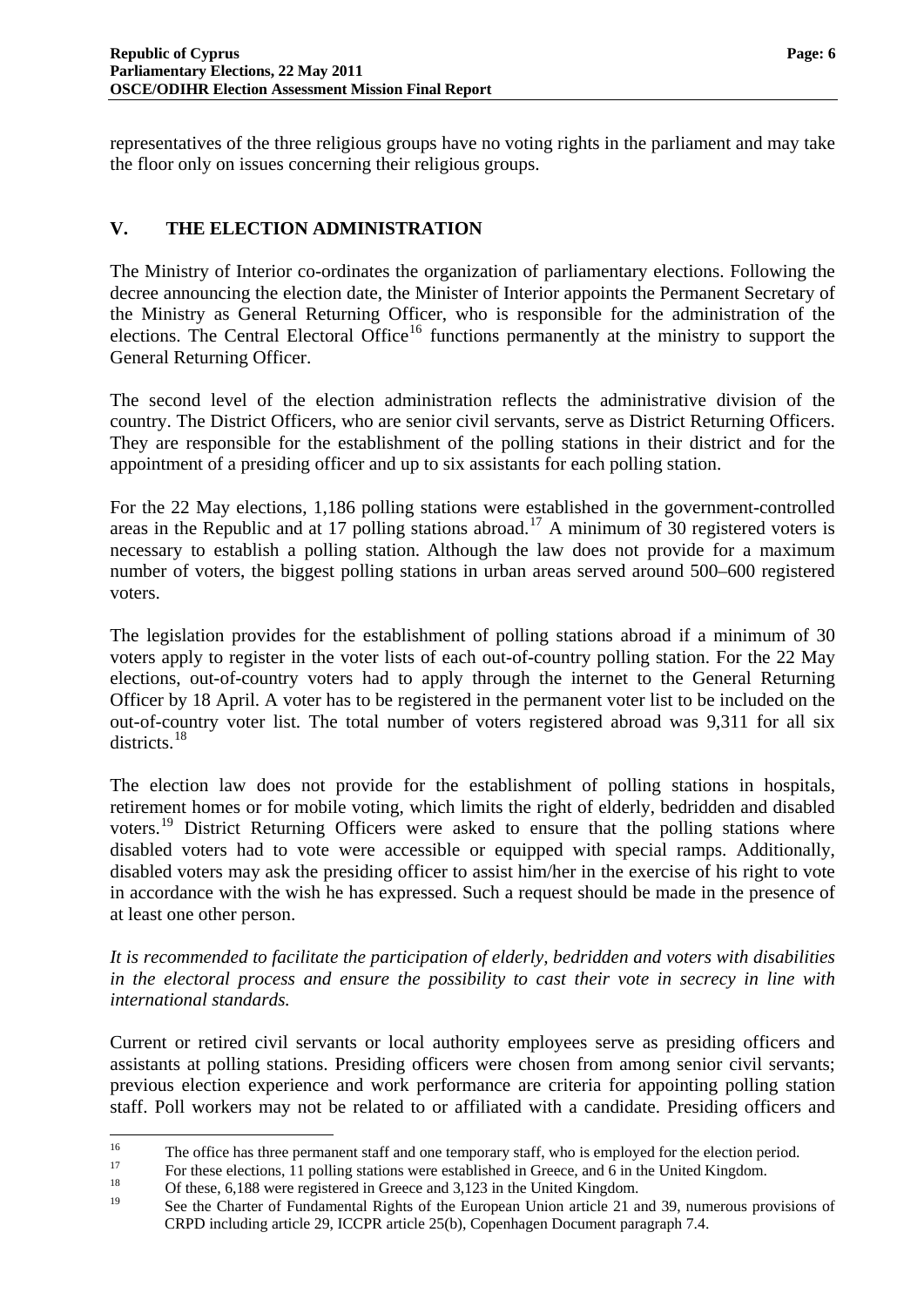assistants are assigned to a polling station different to the one of their place of residence to avoid any perception of undue influence.<sup>[20](#page-7-4)</sup> There was no shortage of personnel at polling stations since the salary is considered attractive. District Returning Officers conducted a two-hour training session for presiding officers and assistants, including a simulation of election-day procedures.

General and District Returning Officers regularly consult with political parties on electionrelated issues. Political parties and candidates have the right to designate a representative for each polling station. The law, however, does not foresee domestic civil society or international observation, contrary to paragraph 8 of the 1990 OSCE Copenhagen Document.<sup>[21](#page-8-1)</sup> The OSCE/ODIHR EAM was nevertheless granted full access to the election administration bodies, including to all polling stations and the tabulation centre in Nicosia, and had access to all stages of the electoral process.

*The election law should be amended to introduce provisions related to international and domestic civil society election observation, in accordance with OSCE commitments.* 

The website of the Ministry of Interior included a comprehensive, up-to-date and user friendly section dedicated to the elections, where voters could find any relevant information, including the location of their polling station. Voter information was also conducted through the newspapers.

OSCE/ODIHR EAM interlocutors expressed a high level of trust and confidence in the professionalism and efficiency of the election administration. Political parties assessed the performance of the General Returning Officer and his staff as professional and impartial.

## <span id="page-8-0"></span>**VI. VOTER REGISTRATION**

The Civil Registry and Migration Department within the Ministry of Interior has overall responsibility for the compilation, revision and computerization of the voter list. District Offices support the Department in this process. All citizens acquiring the right to vote must apply to the District Office for registration within 30 days of becoming eligible to vote.

Ministry of Interior about changing these provisions, but no steps have been taken thus far. Registration and voting are compulsory in Cyprus. Failure to register as a voter or to vote are violations of law and carry sanctions.<sup>[22](#page-8-2)</sup> These are, however, not enforced.<sup>[23](#page-8-3)</sup> OSCE/ODIHR EAM interlocutors informed that there was a discussion between the political parties and the

*If there is a policy decision not to enforce the obligation to register and vote, then consideration could be given to revise the nature of those obligations and the sanctions attached.*

<span id="page-8-4"></span><span id="page-8-1"></span><sup>20</sup> <sup>20</sup> Presiding officers and assistants vote in the polling station where they serve, with a special authorization.<br><sup>21</sup> Paragraph 8 of the Copenhagen Document states that participating States "consider that the presence o

observers, both foreign and domestic, can enhance the electoral process for States in which elections are taking place. They therefore invite observers from OSCE participating States and any appropriate private institutions and organizations who may wish to do so to observe the course of their national election

<span id="page-8-2"></span>proceedings, to the extent permitted by law".<br>Failure to register or to vote carries fines of up to 340 Euro.

<span id="page-8-3"></span>The OSCE/ODIHR EAM was informed that during the 2006 parliamentary elections around 50,000 registered voters did not vote. The task of investigating and prosecuting such a large number of criminal cases was so large that it was not pursued.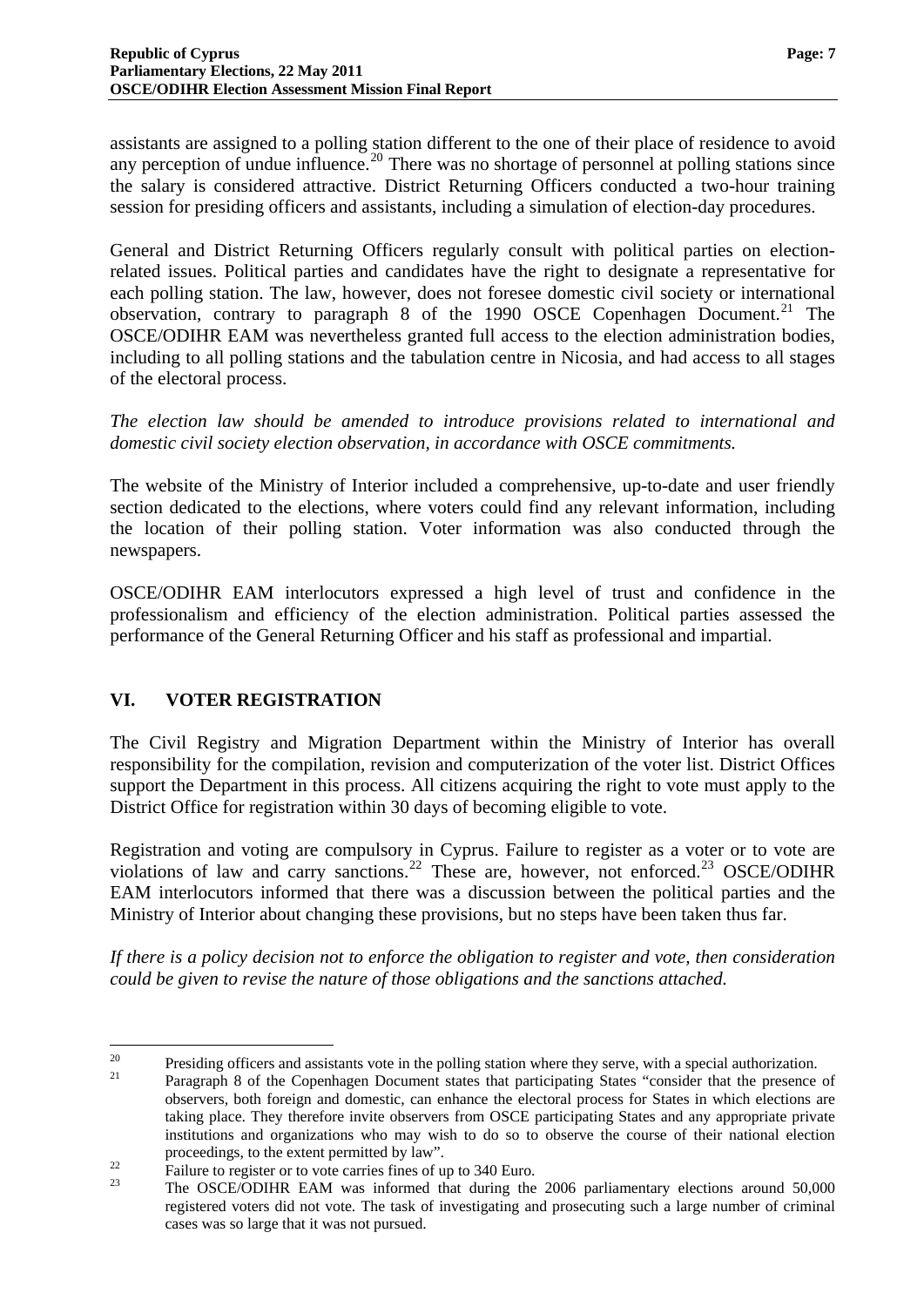The voter list is revised four times per year.<sup>[24](#page-8-4)</sup> The District Offices are responsible for collecting the data and for the compilation and periodic update of the voter list for their district. The District Offices post the district voter list for public scrutiny, once updated. For the 22 May elections, the voter lists were published on 2 April and voters had ten days to request changes or amendments to the lists.

Each registered voter is provided with a voting booklet, which is used for all types of elections. It contains the photo and identity data of the voter, the religious group (if the voter belongs to any of the constitutionally recognized groups), and the district of origin for displaced voters.<sup>[25](#page-9-1)</sup> The voting booklet is the only identification document accepted for voting.<sup>[26](#page-9-2)</sup>

Separate voter lists are compiled for religious groups, voters residing in enclaves in parts of Cyprus which are not under government control (enclave voters), and imprisoned voters in the same manner. Voters entitled to vote for the representatives of religious groups were listed in a separate voter list according to the polling stations where they could vote for their representative.<sup>[27](#page-9-3)</sup> Enclave voters were registered according to their place of residence in territory not under government control.<sup>[28](#page-9-4)</sup> They voted in designated polling stations located in areas controlled by the government. The special voter list for imprisoned voters was updated up to the eve of election day, based on information forwarded by the prison authorities.

#### <span id="page-9-0"></span>**VII. REGISTRATION OF CANDIDATES**

The legislation provides for candidates to run individually or as part of a political party or coalition list. The number of candidates included in a party or coalition list for a district cannot exceed the number of seats allocated to that district. Every candidate is to submit a separate nomination paper signed by four voters of the respective district. Each candidate should also pay a 500 Euro deposit. The deposit is reimbursed to parties, coalitions or independent candidates who receive a number of votes equal to at least one third of the electoral quotient.<sup>[29](#page-9-5)</sup> None of the OSCE/ODIHR EAM's interlocutors expressed any concerns related to the amount of the deposit.

The District Returning Officers are responsible for the registration of candidates. Ten political parties and six independent candidates submitted nomination documents; none of them were rejected. In total, 412 candidates participated in the elections.

Political parties are listed on the ballot in alphabetical order, followed by the independent candidates. Candidates on party and coalition lists are also listed in alphabetical order, except for the leader of the party who is on top of the list.

The procedure for the registration of the candidates for religious groups is the same, except that it is done at the national level under the responsibility of the General Returning Officer. For

<sup>24</sup> <sup>24</sup> On 2 January, 2 April, 2 July and 2 October.

<span id="page-9-1"></span><sup>&</sup>lt;sup>25</sup> According to Section 107 of the Civil Registry Law, displaced voters are those whose father is displaced.

<span id="page-9-2"></span>The only exceptions are out-of-country voters, who can use their voter booklet or their Cyprus ID card, and voters residing in enclaves in parts of Cyprus which are not under government control, who can identify themselves with any official identity document with a photo.<br><sup>27</sup> In total, 17 polling stations were established for the election of the representatives of religious groups, nine

<span id="page-9-6"></span><span id="page-9-3"></span>for the Maronites and four each for the Armenians and the Latins.<br><sup>28</sup> In total, 325 voters living in enclaves in territory not under government control were registered for these

<span id="page-9-4"></span>elections (236 from Famagusta district and 89 from Kyrenia district).

<span id="page-9-5"></span><sup>&</sup>lt;sup>29</sup> The electoral quotient is obtained by dividing the number of valid votes by the number of seats.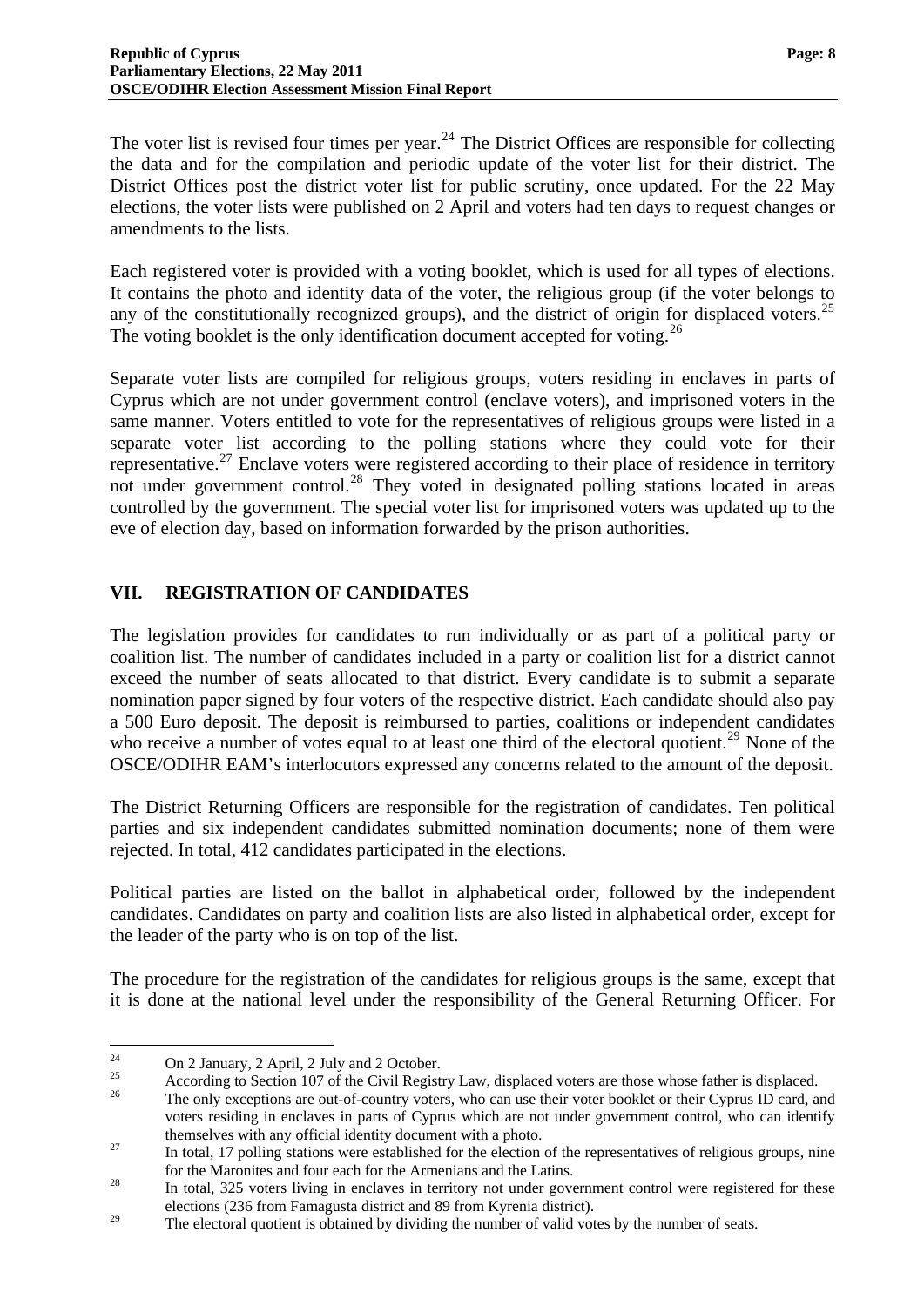these elections, five candidates were registered for the Maronites, two for the Armenians and two for Latins.

#### <span id="page-10-0"></span>**VIII. THE ELECTION CAMPAIGN**

The election campaign is largely unregulated. The law does not prescribe an official starting date of the campaign, which implies that political parties and candidates can start campaigning at any time. According to the election law, campaigning – including public gatherings, speeches, discussions, as well as publication or broadcasting of information related to the elections – is not permitted on election day and the day before. Similarly, the display of campaign material and campaign stands is prohibited during this period. Broadcasting of political advertisement is, however, prohibited under the Law on Radio and Television, beginning 55 hours before the start of voting. Opinion polls may not be published seven days before election day. Violations of the above-mentioned rules constitute criminal offenses and are punishable by imprisonment of up to six months or a fine of up to 850 Euro. Political parties appeared to respect the requirement to remove campaign material before election day, as billboards were no longer on display the day before election day.

The election campaign unfolded in a calm atmosphere, and all contestants were able to campaign freely. Campaigning was active, although interlocutors told the OSCE/ODIHR EAM that it was more subdued than in previous elections. According to them, one of the reasons was the ongoing economic crisis, which impacted on the financial resources parties had at their disposal. Key issues in the campaign included the Cyprus problem and ways for its possible resolution, the economic crisis, and immigration.

Contestants used a variety of means to reach out to voters, including billboards, posters, leaflets, campaign stands, gatherings in cafes and similar places, and door-to-door campaigning. Largescale gatherings, which according to interlocutors featured prominently in previous elections, were absent from this campaign. Many candidates used receptions as a venue at which they could communicate with the electorate. Such receptions were organized either by the candidates themselves or by supporters. All parties and many candidates also used the internet to get their message to voters. Advertising on TV and radio as well as in newspapers was another important means of campaigning.

A specific characteristic of the election campaign was that, due to the electoral system with preferential voting, candidates – rather than parties – ran the most active campaigns. Political parties met by the OSCE/ODIHR EAM said that as a rule, the combined expenditures of a party's candidates were believed to be considerably higher than what the party paid for an election campaign. An exception among the parliamentary parties was *AKEL*, which did not allow its candidates to run individual campaigns. Although *AKEL* did produce a booklet which included biographies of all its candidates, all other *AKEL* campaign material promoted only the party, as did the party's campaign activities.

## <span id="page-10-1"></span>**IX. PARTY AND CAMPAIGN FINANCING**

The political party law and the election law are the two laws governing the regulatory framework for political party and campaign financing. Adopted in February 2011, the political party law established a legal definition of political parties and introduced regulations for party funding and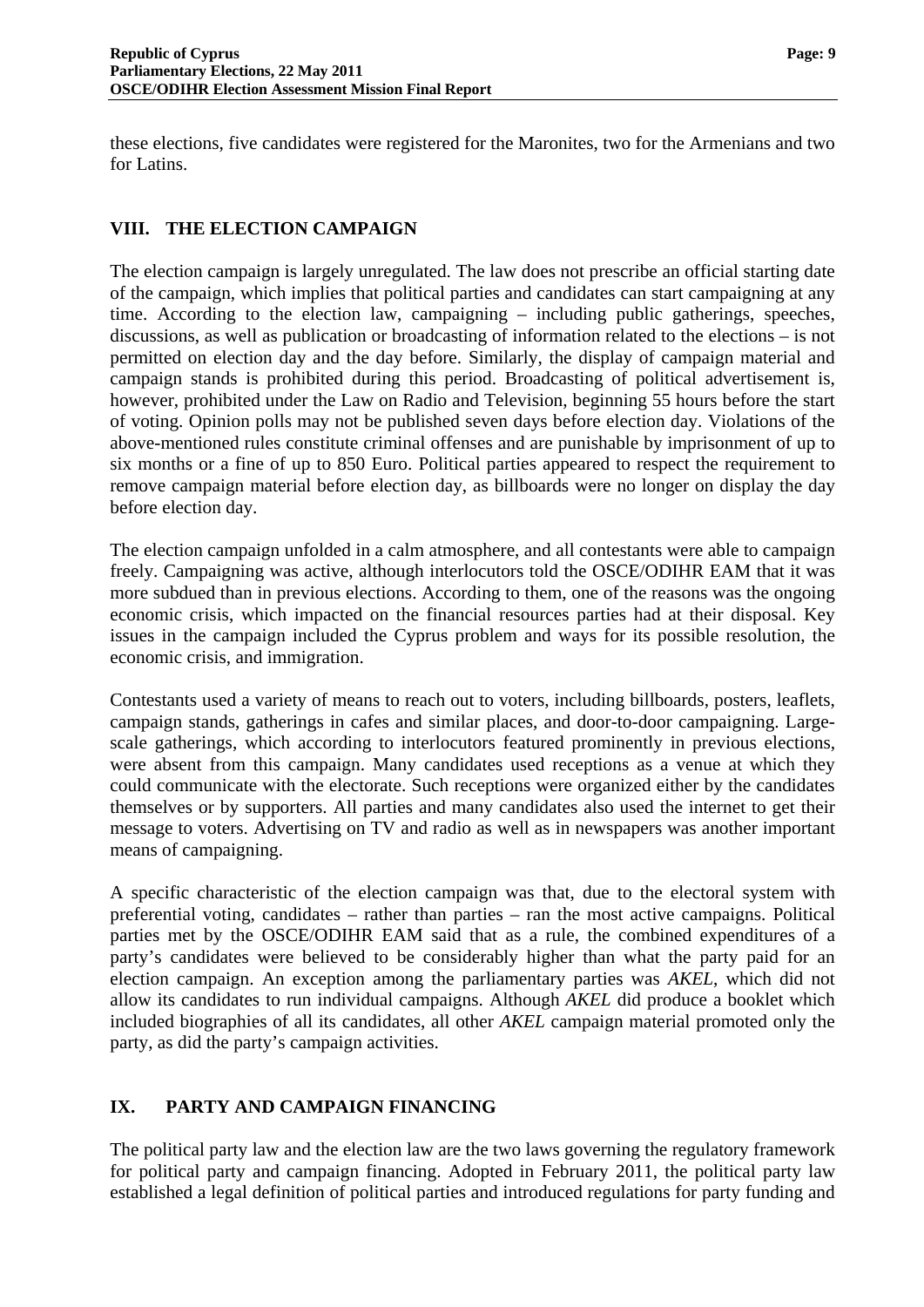its monitoring. In accordance with the law, political parties may receive both private donations, either monetary or material, and state funding.

Before the political party law was enacted, political party financing was largely unregulated, even though parties represented in parliament received a significant amount of state funding.<sup>[30](#page-9-6)</sup> According to the law, state funding is now distributed to both parliamentary and nonparliamentary parties. State funding consists of both regular funding for the routine party activities and funding for electoral expenses. Regular funding is given to parliamentary parties according to their strength in parliament. Funding for electoral expenses is available to all parties, including non-parliamentary parties, if they present candidates for at least one half of the parliamentary seats and in two-thirds of the electoral districts. In 2011, some seven million Euro are being distributed to political parties in public funds, including regular funding and funding for electoral expenses. $31$ 

The political party law introduced a reporting requirement for both regular party expenditures and for electoral expenses incurred by parties. The Auditor General is the control body in charge of monitoring political party finance. Parties must provide the Auditor General with the annual financial accounts of their income and expenditure and publish a summary of those accounts in the daily press. Parties must also submit reports on their electoral expenses within 45 days of election day to the same control body.

The law, however, does not provide for a deadline for the submission of party income and expenditure reports or details on what should be included in those reports. While there are ceilings on campaign expenses incurred by candidates, there are no such caps on electoral expenditures by parties. Moreover, parties do not have to report on the sources of revenue used to pay for electoral expenses.

In case of violation of the provisions of the political party law, the Ministry of Interior, with the approval of the Auditor General, can impose a fine of up to 8,000 Euro on a political party and decrease public funding in case of repeated violations. Some OSCE/ODIHR EAM interlocutors expressed concerns that the new political party law and the sanctions foreseen might not be enforced.

The mandate given to the Auditor General in the political party law appears to be ambiguous, as it does not fully detail the scope of the Auditor General's new competencies. According to the Group of States against Corruption of the Council of Europe (GRECO), the scope of the monitoring by the Auditor General needs further clarification.<sup>[32](#page-11-1)</sup> The Auditor General has also not yet been provided with the resources necessary to perform the additional duties.

As stated by the Council of Europe's Committee of Ministers in their Recommendation 2003(4)**:**  "States should provide for independent monitoring in respect of the funding of political parties and electoral campaigns. The independent monitoring should include supervision over the accounts of political parties and the expenses involved in election campaigns as well as their presentation and publication." Monitoring can be undertaken by a variety of different bodies, including a competent supervisory body or state financial bodies. Whichever body is tasked to

 $30^{\circ}$ 30 According to information provided by the secretariat of the parliament, the total grant given to parliamentary political parties in 2010 amounted to about 4,500,000 Euro.<br>According to information provided by the secretariat of the parliament.<br>See Evaluation Report on Cyprus on Transparency of Party Funding of the Grou

<span id="page-11-0"></span>

<span id="page-11-1"></span>Corruption (GRECO). The report and accompanying press release are available at: [www.coe.int/t/dghl/monitoring/greco/news/News\(20110404\)Eval3\\_Cyprus\\_en.asp.](http://www.coe.int/t/dghl/monitoring/greco/news/News(20110404)Eval3_Cyprus_en.asp)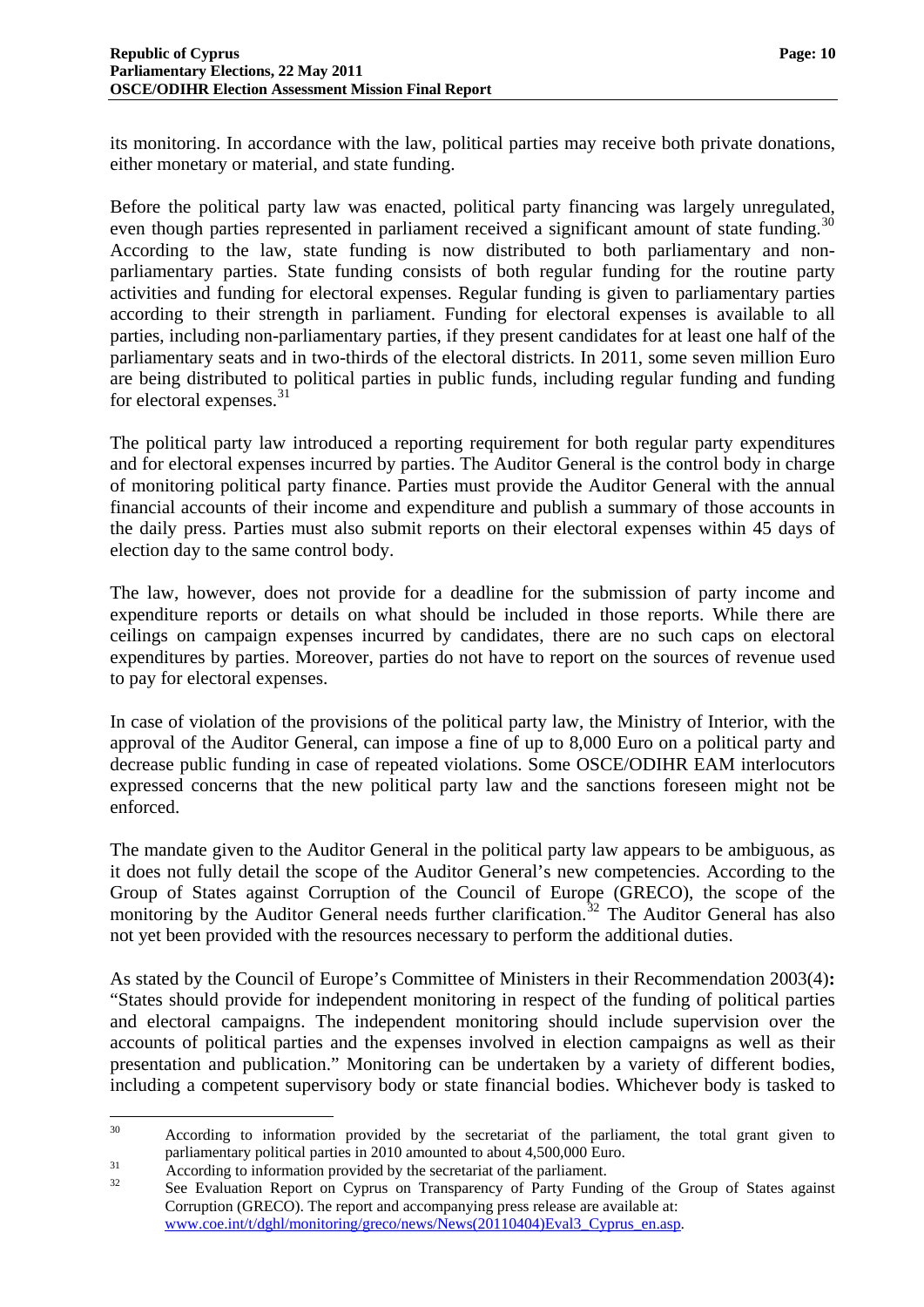review the party's financial reports, effective measures should be taken in legislation and in state practice to ensure its independence from political pressure and commitment to impartiality. Such independence is fundamental to this body's proper functioning and should be strictly required by law.

*Consideration should be given to granting the Auditor General the competency, the authority, and the resources to conduct a thorough and independent monitoring of political party funding and to introducing an effective control over political party expenditures, especially for electoral purposes. All party reports should be published to enhance transparency and accountability.* 

The legislation provides for upper limits on donations and ceilings on campaign expenditures. Upper limits are defined depending on the nature of the donor: 8,000 Euro from individuals, 20,000 Euro from limited private companies, and 30,000 Euro from companies listed on the stock exchange. Donations of any kind are forbidden from state institutions and foreign companies. However, any "legal person", as defined under public law, may sponsor party events. The law does not provide for any disclosure requirements with regard to donations and it does not regulate expenses incurred by third parties.

*Consideration could be given to introducing a general requirement for political parties to disclose donations – monetary or in-kind – along with the amount or value of the donation and the identity of the donor, in order to ensure that the upper donation limits are not circumvented and to ensure full transparency and accountability.* 

The election law provides for ceilings on both personal expenses of a candidate and expenses incurred by his or her polling agent, who is the person responsible for a candidate's campaign incomes and expenditures and related contractual obligations. Recent amendments increased the ceiling to 5,000 Euro for a candidate's personal spending and to 25,000 Euro for spending by the polling agent. The fact that the law does not specify a date for the official start of the campaign makes it difficult to determine from what date expenses have to be accounted for. Within three weeks from the publication of the results, the polling agent has to submit a report on electoral expenses to the District Officer, including all the payments made, the personal expenses of the candidate, any disputed and unpaid claims, and the incomes used to pay these expenses. These spending limits, however, apply only to expenditure actually incurred by the candidate or his or her polling agent and do not cover election expenses incurred by supporters of candidates (third parties).

The election law provides for criminal sanctions in instances where a candidate fails to submit the report within the legal deadline or exceeds the spending limits. However, according to the law such cases can not be brought before a court without the consent of the Attorney General. The OSCE/ODIHR EAM was informed that to date, such sanctions have never been applied, although after the 2006 parliamentary elections, only 35 per cent of the candidates submitted their reports.

#### *It is recommended that the role of Attorney General be specified in the procedures for applying sanctions for candidate reporting obligations.*

Several OSCE/ODIHR EAM interlocutors expressed concerns about the lack of enforcement of spending limits. They claimed that some candidates were spending considerably more on their campaigns than the law permits. The absence of a thorough state mechanism controlling candidates' electoral expense reports and applying sanctions foreseen by the election law is also of concern. Additionally, there is no legal requirement to make these reports public.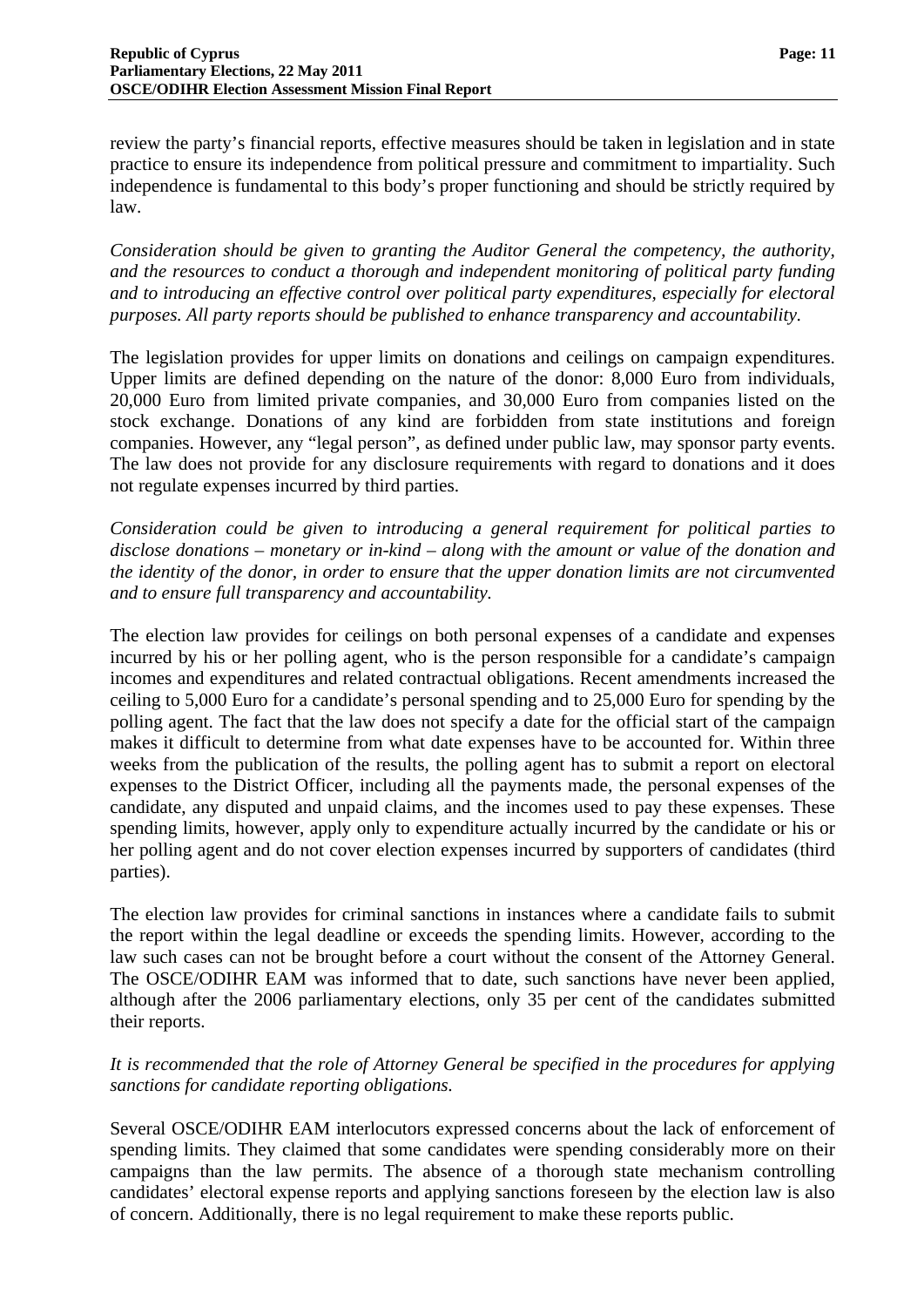*Consideration could be given to entrusting the District Officers with the competency of conducting a thorough monitoring of candidates' electoral expense reports and reporting any cases of violation of the law to the Attorney General. Electoral expense reports should be made public.* 

## <span id="page-13-0"></span>**X. THE MEDIA**

The media environment in Cyprus is diverse and includes public and commercial television and radio broadcasters, as well as newspapers.<sup>[33](#page-11-0)</sup> Voters were provided with the opportunity to access a variety of opinions during the election campaign.

While print media are self-regulated, the broadcast media are strictly regulated. Commercial TV stations, as well as the public broadcaster, the Cyprus Broadcasting Corporation (CyBC), are obliged to establish a 'code of coverage' for the pre-election period. The "code" has been agreed with the political parties and submitted to the regulator, the Cyprus Broadcasting Authority (CBA), together with the tentative schedule of political programmes. The 'codes' analyzed by the OSCE/ODIHR EAM do not appear to interfere with editorial freedom. This was also confirmed by journalists and other media professionals met by the OSCE/ODIHR EAM.

According to the Law on Radio and Television, for the three months prior to an election, all licensed broadcasters are required to treat candidates and political parties equitably and without discrimination. The provision stipulates that small or new parties should not be neglected in campaign coverage. Coverage of political parties is to be of 'proportional equality', corresponding to the share of the vote a party received during the last parliamentary elections. The CBA is tasked with overseeing the equal treatment of candidates by commercial broadcasters.

Broadcasters have generally been applying this principle to parties that are represented in parliament and fulfill it by calculating how many pre-election debates each party will be invited to and how many questions each of them will be asked during a programme. Non-parliamentary parties that contested these elections were not invited to debates with parliamentary parties, but their activities were covered in the news programmes. CyBC and some private broadcasters organized special debates among the leaders of non-parliamentary parties.

One non-parliamentary party, the Office for the Citizen's Rights *LASOK*, brought administrative proceedings against CyBC to the Supreme Court. The party challenged a decision by the CyBC Board of Directors not to recognize it as a political party, despite a legal opinion by the Attorney General stating that small parties such as *LASOK* were covered by the new definition of political party in the political party law. *LASOK* complained that CyBC was thus not affording it equal treatment. CyBC defended its decision, arguing that the more discretionary definition of "political party" set out in the Law on the Cyprus Broadcasting Corporation, which was not amended simultaneously with the adoption of the political party law, was binding for them. The *LASOK* compliant was adjourned until after the elections.

<span id="page-13-1"></span> $33$ 

The public Cyprus Broadcasting Corporation (CyBC) has two TV channels and four radio channels, as well as a satellite channel for Cypriots living abroad. There are four island-wide private TV channels: *ANT1, MEGA, Plus TV, Sigma*, a number of radio stations as well as regional broadcasters, and several national newspapers.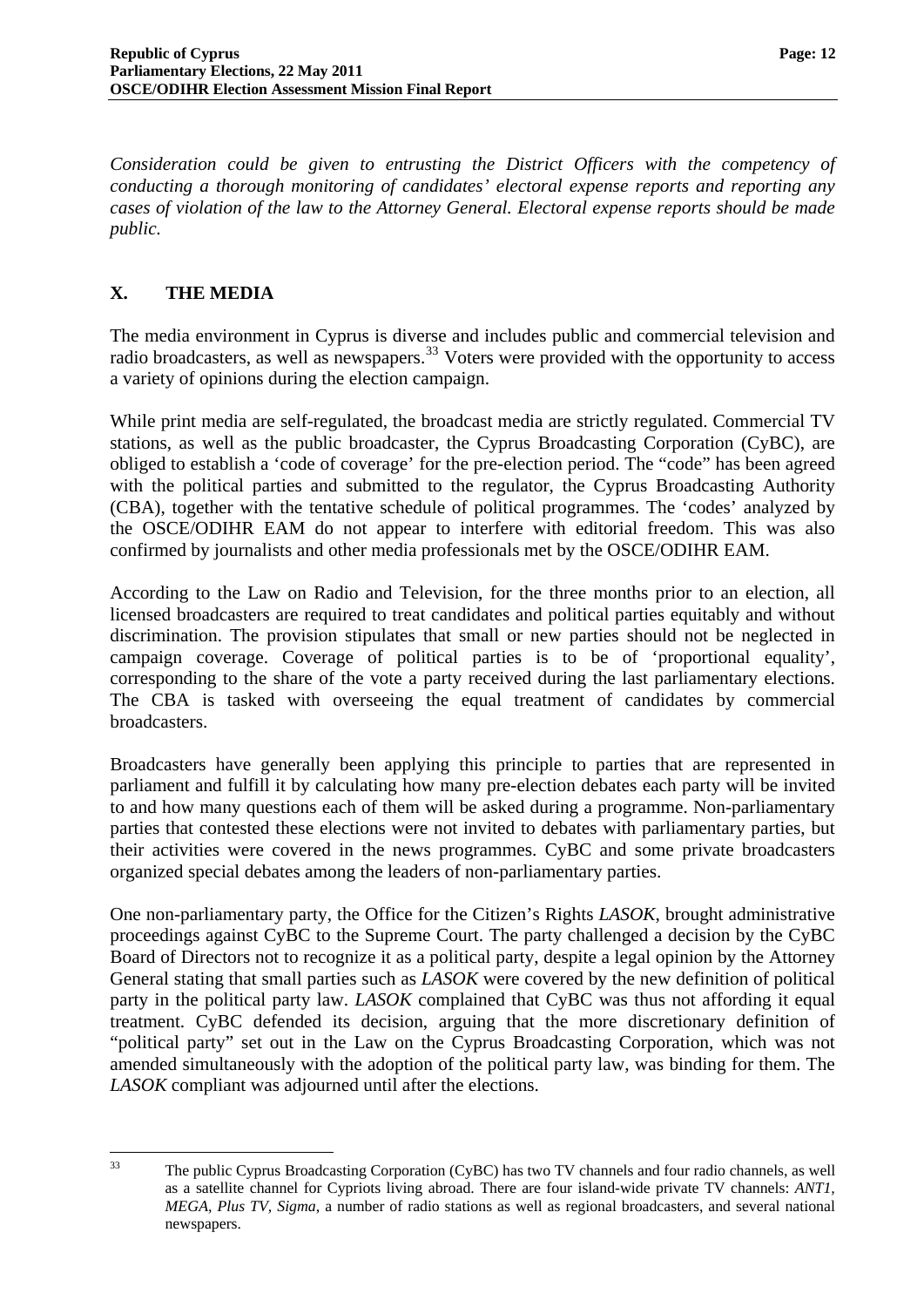*Parliament could give consideration to amending relevant laws and regulations to prevent discrepancies and contradictions in the definition of a political party in various pieces of legislation. Alternatively, consideration could be given to referencing the definition of a political party stipulated in the political party law in other laws.* 

As in previous elections, there were few formal complaints concerning breaches of the equality principle. The CBA investigated two cases concerning alleged breaches. In both cases, two local commercial TV stations in Limassol allegedly offered to give one of the candidates increased coverage of his campaign activities in return for paid political advertisement on these stations. In line with regular CBA practice, the decisions on these complaints were made only after the elections. The Board of CBA decided to proceed with the case against one local TV station.

While the campaign coverage of commercial broadcasters is monitored in detail by the CBA, its reports are not published. Furthermore, the public broadcaster is not subject to similar external monitoring. According to the CyBC law, the CBA has limited jurisdiction over the public broadcaster, which does not include the examination of equitable treatment. Contentious issues during the campaign are decided upon by the Board of Directors of CyBC, which is appointed by the Council of Ministers.[34](#page-13-1)

Paid political advertising is allowed by law. Each party is allocated a maximum of 100 minutes in total on all TV stations and a total of 60 minutes on all radio stations.<sup>[35](#page-14-1)</sup> The maximum for each individual candidate is 30 minutes on all TV stations and 12 minutes on all radio stations. This provision applies to the last 40 days preceding election day and political parties and candidates are free to advertise before that. According to the Law on Radio and Television, political advertisement may not be broadcast during the last 55 hours before voting starts. Laws regulating campaign coverage on TV explicitly prohibit negative campaigning. Negative campaigning was not a problem during the 2011 parliamentary election campaign, as confirmed to the OSCE/ODIHR EAM by the CBA.

# <span id="page-14-0"></span>**XI. PARTICIPATION OF WOMEN**

The Constitution guarantees equality on a non-discriminatory basis, including the right to vote and stand for election. There are no provisions in the election law that discriminate on gender grounds. Cyprus is a signatory of the Convention on the Elimination of All Forms of Discrimination against Women (CEDAW) and has committed to creating an enabling environment for the advancement of women. However, many OSCE/ODIHR EAM interlocutors noted that Cyprus has yet to fully meet the goals spelled out in the National Action Plan on Gender Equality.

While harmonization with European Union legislation during the pre-accession period was a major force behind many equality policies, including on gender, women remain underrepresented. No mechanism of equality policy implementation has been enforced, and the government does not appear to pursue a steady policy in this respect. As a result, there were no notable structural changes in Cyprus that would have facilitated gender mainstreaming in political life. The Ministry of Justice and Public Order is competent for the overall promotion of gender equality and the protection of women's rights. Its instrument to this effect is the National

<span id="page-14-2"></span> $34$ 34 Two board members were contesting the 2011 parliamentary elections as candidates for *EDEK* and *AKEL.* While they did not take part in board meetings where election-related matters were discussed, they did not resign or take a leave during the election period.<br><sup>35</sup> The law requires equal prices for all parties and candidates.

<span id="page-14-1"></span>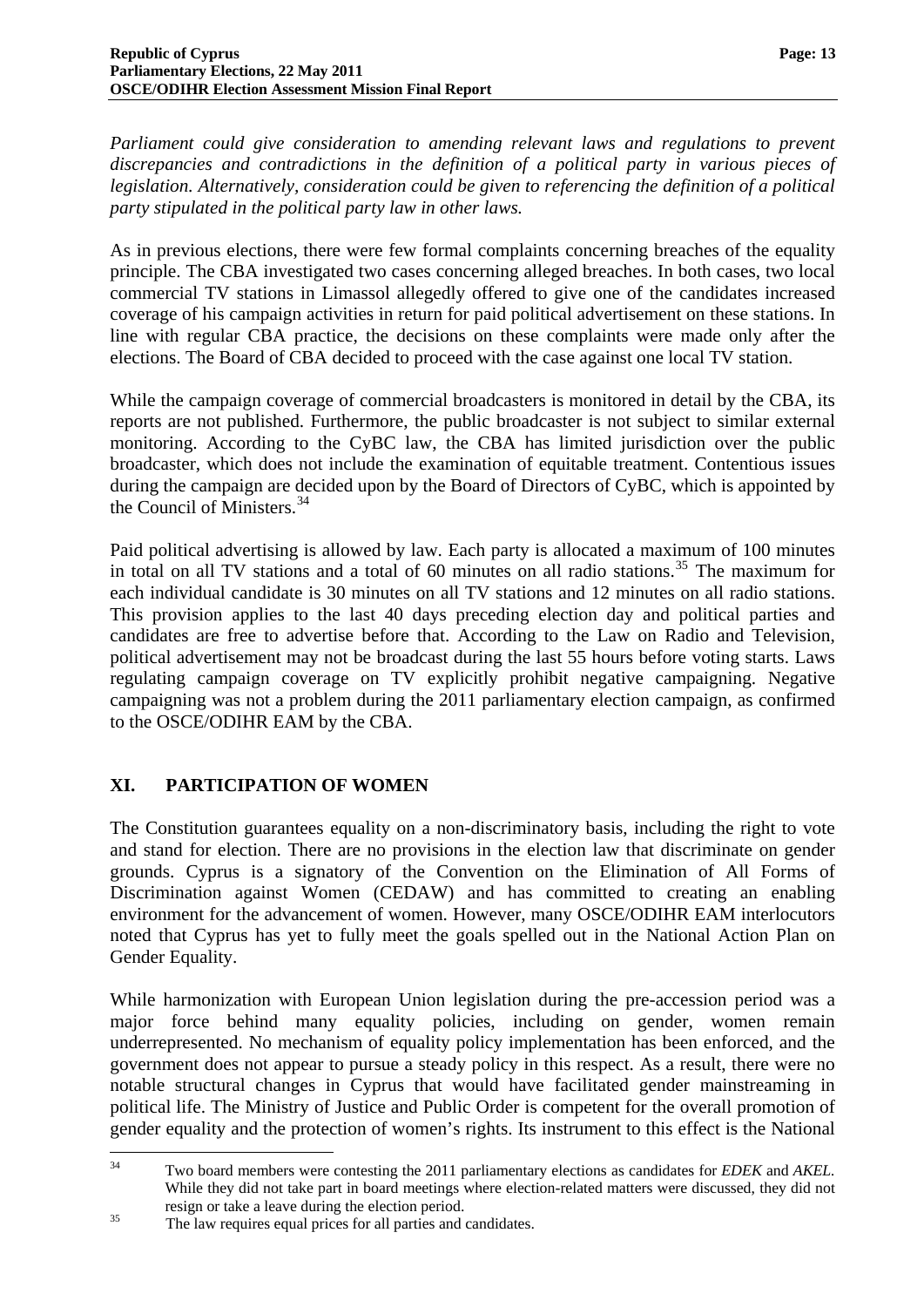Mechanism for Women's Rights, which was set up by the Council of Ministers. The Mechanism deals with all matters concerning women, focusing on the elimination of legal discrimination against women and the promotion of equality between men and women.

*Consideration could be given to strengthening existing mechanisms for the implementation of gender-related legislation, including strengthening the capacity of the State Mechanism for Gender Equality in order to enable tasks to be more efficiently fulfilled.* 

Historically, the number of female members of parliament has been growing proportionally as the share of female candidates has increased. In the 2011 parliamentary elections, however, the number of female candidates decreased by 14 per cent compared to the previous elections. Of the 98 female candidates, (23.8 per cent of all candidates), only six women (10.7 per cent) were elected, two less compared to the 2006 elections.

Among the six parliamentary parties, only the Green Party is chaired by a woman. Since the Green Party did not designate a party leader when it registered its candidate lists, the party's only mandate was won by the male candidate who received the highest number of preferential votes. Among the non-parliamentary parties, the newly established Cypriot Progressive Co-operation (*KYPROS*) is led by a woman and had 61 per cent women among its candidates. Although many parties have adopted an internal gender quota, it did not result in these parties meeting their target for having more female candidates. Parties opined that the low number of female candidates was mainly due to low interest among women to stand in elections, particularly in rural areas.

Most female candidates met by the OSCE/ODIHR EAM reported a number of issues that hamper women's participation. These include a lack of support from their party and a vertical hierarchy within the party structure, which makes it difficult for women to achieve leading positions. Most female candidates came from their parties' women's organizations, which are not seen as influencing party policies in favor of gender equality. Politically non-affiliated women's NGOs are a relatively new phenomenon in Cyprus and still lack the skills and experience required for advocating and lobbying political issues.

*Consideration could be given to creating a more conducive environment for the active participation of women in political life. In this context, the introduction of voluntary and legal gender quotas in public and political life could be considered as a temporary measure aimed at attaining greater gender balance, including in parties' candidate lists. Parties could be encouraged to introduce gender quotas for their governing bodies, and to meet their self-set targets where such quotas already exist.* 

OSCE/ODIHR interlocutors opined that women are disadvantaged in reaching out to the electorate compared with men. Election campaigning in Cyprus traditionally involves a lot of informal communication in public settings, with many of these settings considered to be male domains. Extensive family duties also impact on women's ability to campaign to the same extent as men. Finally, campaign financing was indicated as an obstacle for women's political advancement. Moreover, women's salaries are much lower than those of men,<sup>[36](#page-14-2)</sup> which further constrict campaigning opportunities for women.

<span id="page-15-0"></span><sup>36</sup> According to the 2010 Cyprus National Report on the Implementation of the Beijing Platform for Action, Cyprus has the highest pay gap (26 per cent) between men and women among European Union member states, along with the high women's employment rate (over 70 per cent). However, there is an obvious gender asymmetry in labor market – far fewer women occupy well paid positions compared to men, despite their higher average level of education.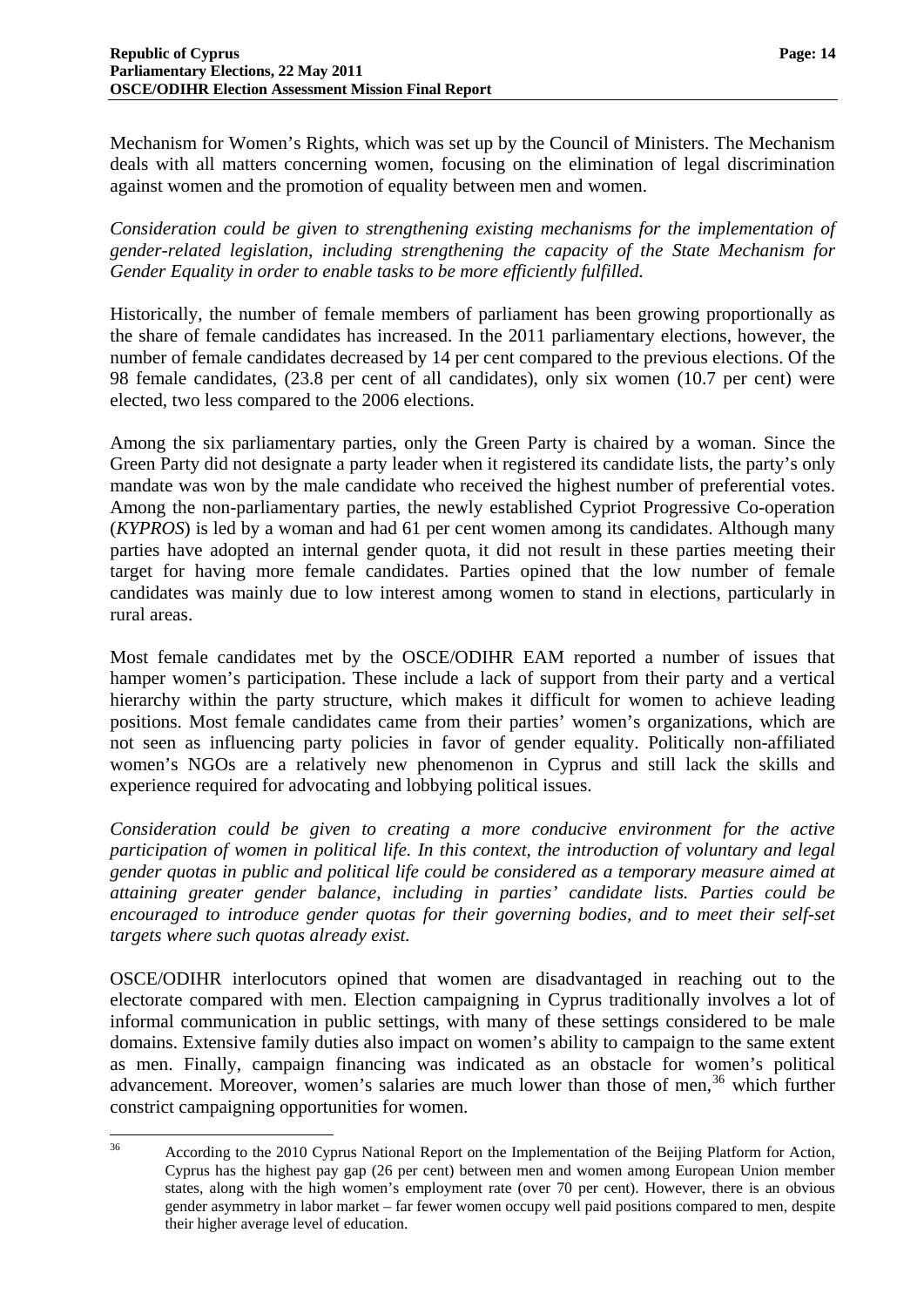All women candidates met by the OSCE/ODIHR EAM complained about inadequate media attention. They stated that the media usually prefer to invite male politicians, especially to discussions about key policy issues, while women are often relegated to discussing social-policy topics.

In polling stations, 35 per cent of the presiding officers were women, compared to 69 per cent of the assisting staff. The composition of the polling station staff reflects the overall gender situation in the public service; the majority of civil servants are women, but their share is higher in lower-level positions, with few women in high-ranking positions.<sup>[37](#page-15-0)</sup>

## <span id="page-16-0"></span>**XII. COMPLAINTS AND APPEALS**

Any complaints about election arrangements before election day are made to the General Returning Officer and if not resolved could result in appeals to the Supreme Court, which acts as an Electoral Court. Complaints on the nomination of candidates can be made to the District Returning Officer and are decided within 24 hours. Such complaints could result in appeals to the Electoral Court if the issue is not resolved. Complaints on voter registration can be made by any registered voter to the District Returning Officer. Before the 2011 parliamentary elections, there was a small number of such complaints in Larnaca, Paphos and Limassol. Complaints on election day are made to the polling station presiding officers, with the possibility of appeal to the General Returning Officer.<sup>[38](#page-16-2)</sup>

All electoral appeals are within the jurisdiction of the Electoral Court. They are all decided upon by it's the full composition of 13 judges. There is no possibility of appeal to their decisions.

Appeals against election results to the Electoral Court can be brought by any voter, candidate or by the Attorney General, seeking annulment or a recount of votes. Application must be made within one month of the publication of the final election result. The rules of court set out a timeline for the subsequent hearing of such proceedings and documents to be filed. These requirements do not restrict the ability of parties to pursue such cases in accordance with usual court practice. The General Returning Officer is always a party in those cases, represented by the Attorney General.

Overall, the legal mechanisms for complaints and appeals provide an adequate means of access to judicial remedy and are in line with international standards.

## <span id="page-16-1"></span>**XIII. ELECTION DAY**

In accordance with OSCE/ODIHR methodology, the OSCE/ODIHR EAM did not conduct a comprehensive and systematic observation of election day proceedings. However, mission members visited a few polling stations on election day.

 $37$ 

See gender statistical indicators form Cyprus Statistical Office at: [http://www.mof.gov.cy/mof/cystat/statistics.nsf/populationcondition\\_26main\\_en/populationcondition\\_26m](http://www.mof.gov.cy/mof/cystat/statistics.nsf/populationcondition_26main_en/populationcondition_26main_en?OpenForm&sub=6&sel=2)

<span id="page-16-2"></span>[ain\\_en?OpenForm&sub=6&sel=2](http://www.mof.gov.cy/mof/cystat/statistics.nsf/populationcondition_26main_en/populationcondition_26main_en?OpenForm&sub=6&sel=2).<br>38 In these elections, there were two requests for recounts to the General Returning Officer as the margin of preferential votes between candidates was very narrow. The requests were declined as outside the power of the General Returning Officer, but the candidates had an option of an appeal.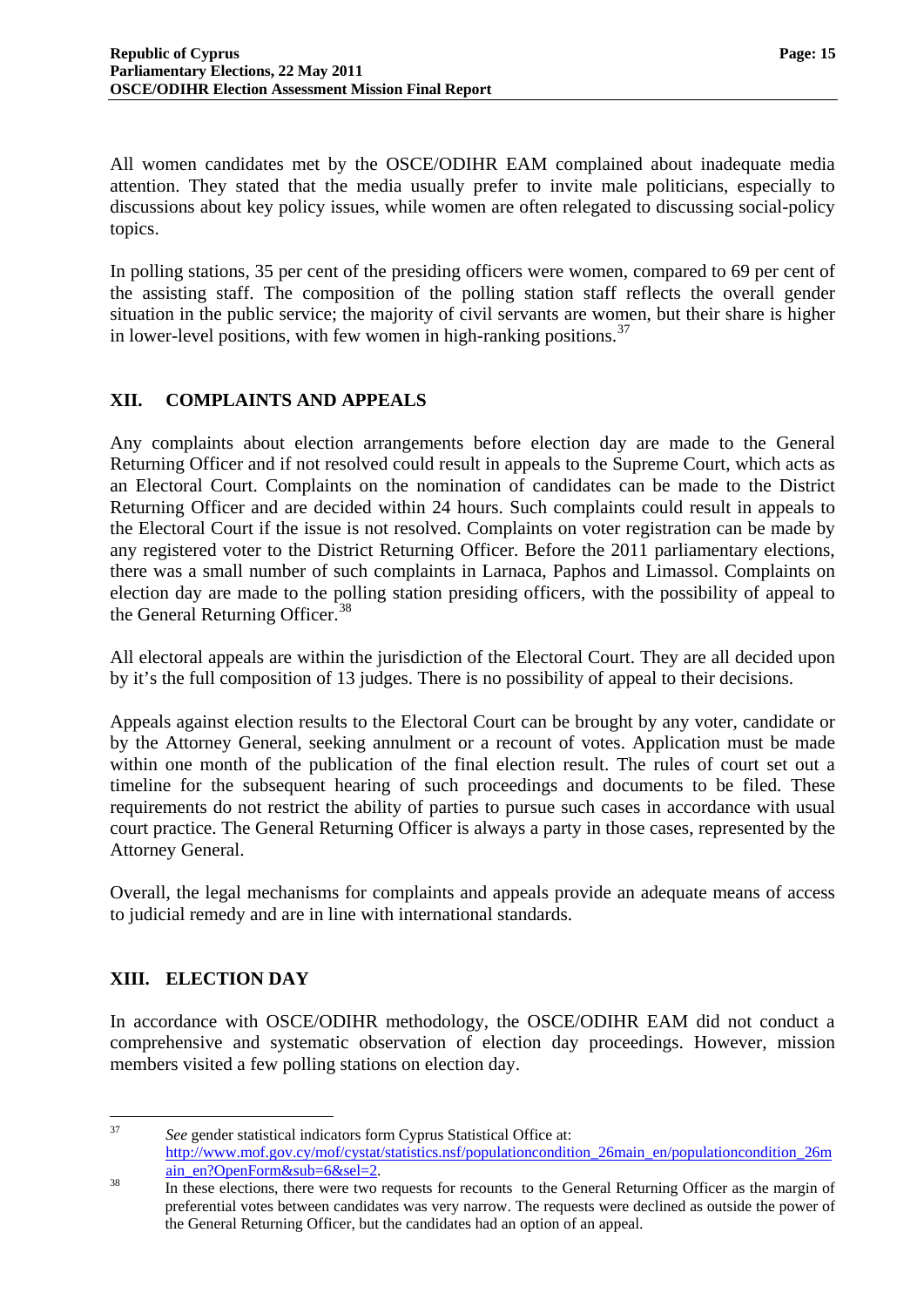Voting in polling stations visited by the OSCE/ODIHR EAM proceeded in a calm and orderly manner. The presiding officers and assistants worked efficiently and followed the prescribed procedures. Voters were aware of the procedures and, whenever needed, were properly assisted by a person of their choice. Polling stations visited were easily accessible to voters with disabilities. The voting observed in Nicosia prison was also conducted properly and inmates were free to vote or not.

Voting in polling stations designated for voters living in enclaves in territory not under government control was conducted efficiently, despite the fact that most of these voters were elderly and needed more time or assistance to cast their vote.

The vote counts which OSCE/ODIHR EAM members followed were conducted in a professional manner and according to established procedures. Polling station staff had no difficulties with the counting procedures or the completion of the results protocols. As this is not foreseen in domestic legislation, copies of results protocols were not posted at polling stations for public scrutiny.

*Based on international good practice, consideration could be given to amending the legislation to require the posting of results protocols at each polling station, in addition to publishing them on the internet in a timely manner.* 

In all polling stations visited, political parties had representatives who could freely observe the voting and the counting without impediment.

The OSCE/ODIHR EAM followed the tabulation process in Nicosia district. The tabulation included three separate checks of the results protocols. Results for the parties and the preferential votes cast for individual candidates were checked during the tabulation. No major problems were reported.

Overall voter turnout was 78.7 per cent, down from 89 per cent in the 2006 parliamentary elections. The Central Electoral Office of the Ministry of Interior started posting preliminary election results on its website on election night, including results broken down by districts and polling stations. The winning candidates were publicly announced as soon as the tabulation and allocation of seats were concluded.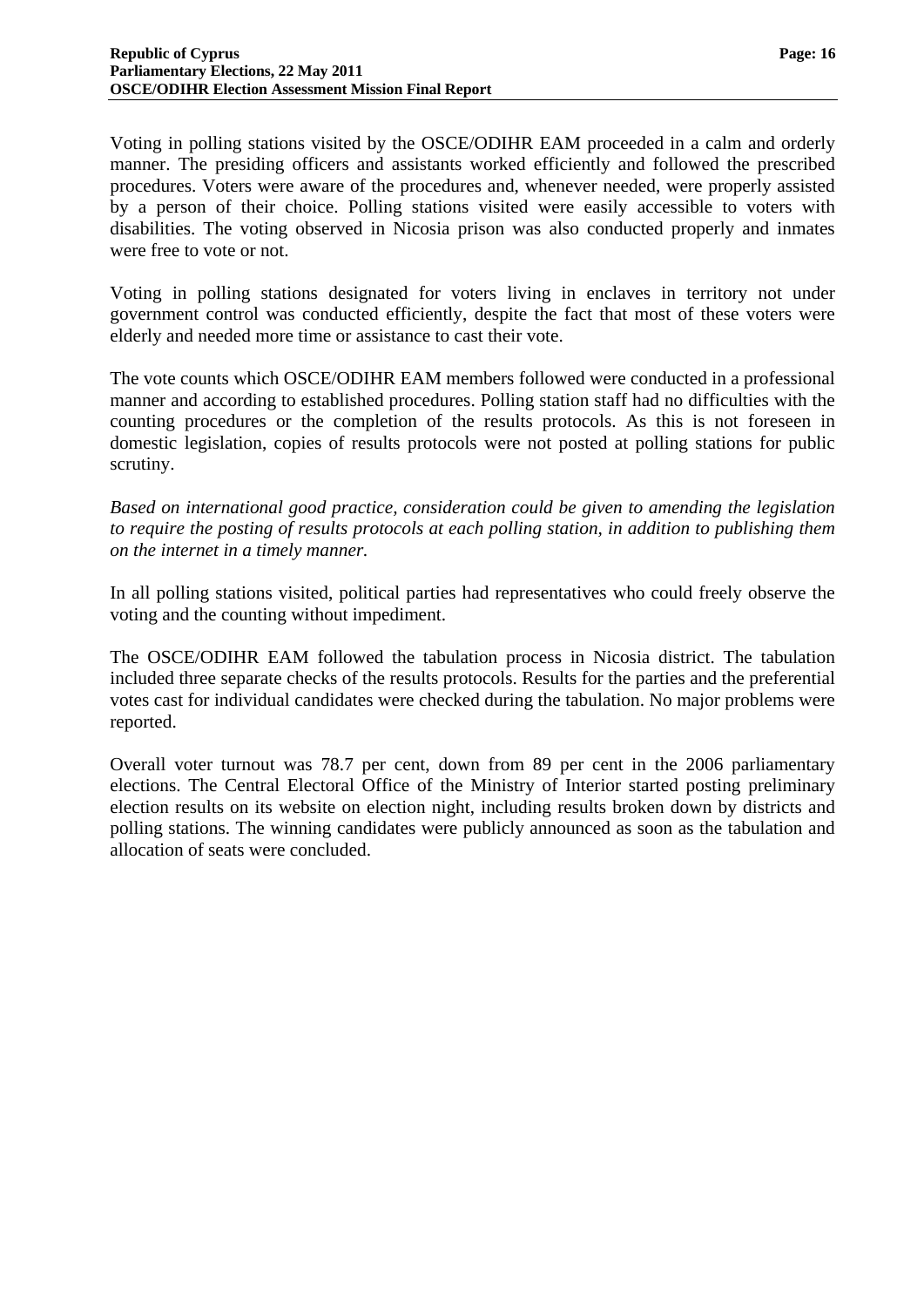#### <span id="page-18-0"></span>**ANNEX: ELECTION RESULTS**

| <b>Official Data Released by the General Returning Officer</b> | <b>Number</b> |
|----------------------------------------------------------------|---------------|
| Total number of voters included in voter lists                 | 531,463       |
| Number of voters who voted                                     | 418,247       |
| Number of invalid ballots                                      | 8,701         |
| Percentage of invalid ballots                                  | 2.08%         |
| Number of blank ballots                                        | 4,969         |
| Percentage of blank ballots                                    | 1.19%         |
| Number of valid votes                                          | 404,577       |
| Voter turnout                                                  | 78.70%        |

| <b>Contestant</b>             | <b>Number of</b><br><b>District Lists</b> | <b>Total Number of</b><br><b>Votes</b> | Percentage<br>of Votes | <b>Number of</b><br><b>Mandates</b><br>Won |
|-------------------------------|-------------------------------------------|----------------------------------------|------------------------|--------------------------------------------|
| Progressive Party of          | 10                                        | 132,171                                | 32.67%                 | 19                                         |
| Working People -Left -        |                                           |                                        |                        |                                            |
| New Forces (AKEL)             |                                           |                                        |                        |                                            |
| Office for the Citizen's      | 10                                        | 2,667                                  | 0.66%                  | $\overline{0}$                             |
| <b>Rights LASOK</b>           |                                           |                                        |                        |                                            |
| <b>Democratic Party</b>       | 10                                        | 63,763                                 | 15.76%                 | 9                                          |
| (DIKO)                        |                                           |                                        |                        |                                            |
| <b>Democratic Rally</b>       | 10                                        | 138,682                                | 34.28%                 | 20                                         |
| (DISY)                        |                                           |                                        |                        |                                            |
| <b>EDEK</b> Movement for      | 10                                        | 36,113                                 | 8.93%                  | 5                                          |
| Social Democracy              |                                           |                                        |                        |                                            |
| <b>National Popular Front</b> | 10                                        | 4,354                                  | 1.08%                  | $\overline{0}$                             |
| (ELAM)                        |                                           |                                        |                        |                                            |
| European Party (Evroko)       | 10                                        | 15,711                                 | 3.88%                  | $\overline{2}$                             |
| Zygos Movement of             | 9                                         | 859                                    | 0.21%                  | $\theta$                                   |
| <b>Independent Citizens</b>   |                                           |                                        |                        |                                            |
| Ecological and                | 10                                        | 8,960                                  | 2.21%                  | 1                                          |
| Environmental                 |                                           |                                        |                        |                                            |
| Movement (Green Party)        |                                           |                                        |                        |                                            |
| <b>Cypriot Progressive</b>    | 10                                        | 709                                    | 0.18%                  | $\theta$                                   |
| Cooperation (KYPROS)          |                                           |                                        |                        |                                            |
| <b>Independent Candidates</b> | 6 candidates                              | 588                                    | 0.14%                  | $\overline{0}$                             |
|                               | in 3 districts                            |                                        |                        |                                            |
| <b>Total</b>                  |                                           |                                        | 100%                   | 56                                         |

*[Source: Ministry of Interior of the Republic of Cyprus; http://live.elections.moi.gov.cy/]*